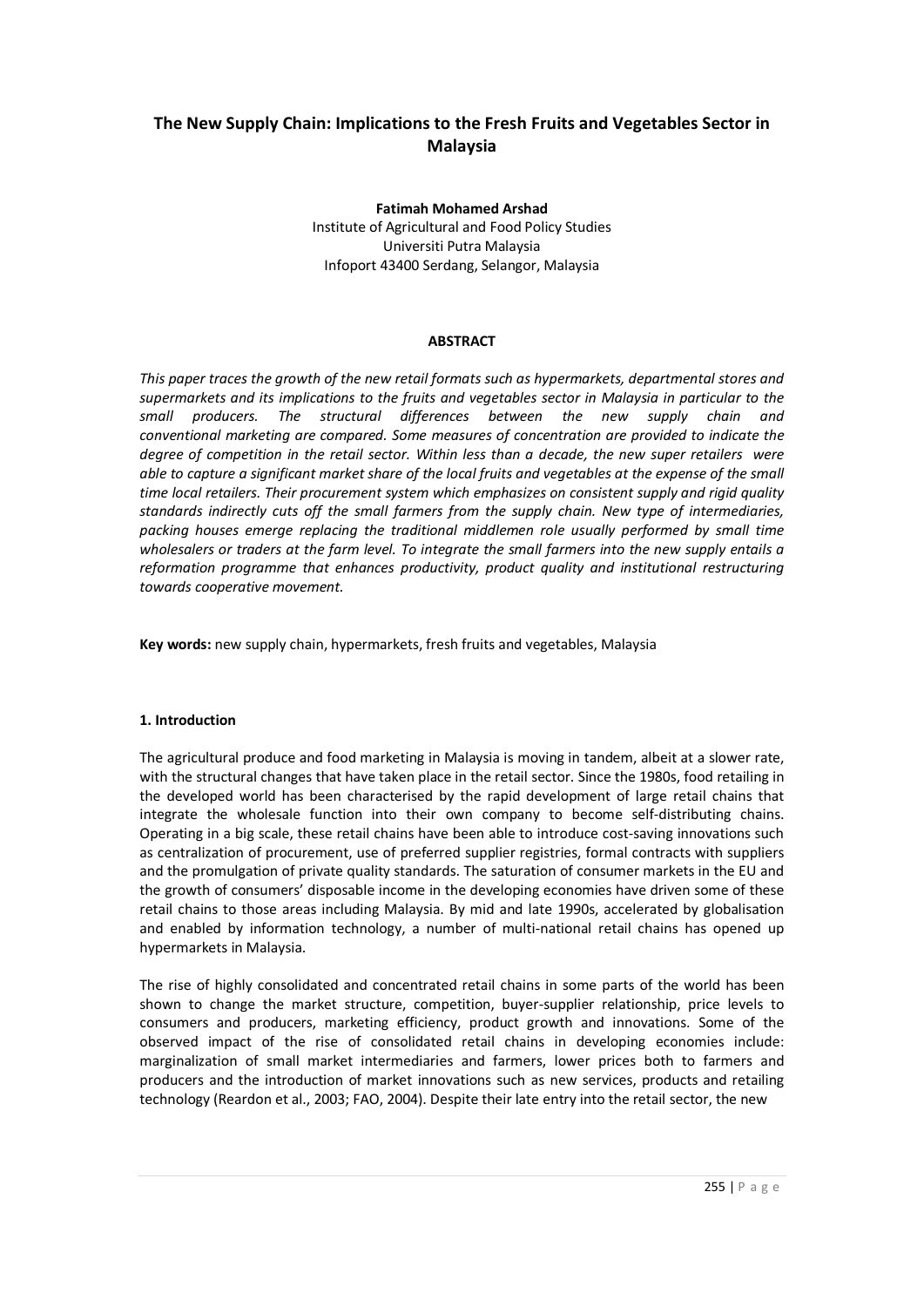store-based retailers accounted for as much as 60 percent of fruit sales and 35 percent of vegetable sales in Malaysia in 2002 (FAO, 2005).

There are evidences to show that small farmers are not able to meet the strict quality requirement of these retail chains. For instance, Giant in Malaysia had 200 vegetable suppliers in 2001, but by 2003 the number was reduced to 30 (Shepherd, 2004). In Thailand, the number of vegetable suppliers to Tops Supermarket (Ahold chain) fell from 250 to 60. In view of this development, this chapter examines the impact of the new supply chain on the marketing system of fresh fruits and vegetables (FFV) in Malaysia, particularly on the small farmers.

This chapter is organized as follows. The following section explains the major differences of the new agri-food supply chain in comparison to the conventional marketing system. This is followed by a discussion on the growth of hypermarkets in Malaysia and its structural implications to the fresh fruits and vegetables (FFV) industry in Malaysia, in particular the small farmers. The last section concludes the chapter with some policy implications.

# **2 Major Characteristics Of The New Agri-Food Marketing System**

## **2.1 Conventional Marketing System**

The shift of agri-food marketing system from the conventional to the modern supply chain is briefly summarized in Figure 1. Generally, the marketing system of a produce is determined by factors such as scale of market participants, product characteristics, grade and standardization and market information. In Malaysia, the sector is characterized by a large number of small and uncommercialised farms. For instance, there were 270,000 growers working on 257,000 hectares of land planted with fruits in 1998 (Fatimah et al., 2005). Out of this total hectare, only 86,000 ha or 33.4% are considered commercial farms and the average farm size is 0.67 ha. Agricultural produce are generally unstable in production and inconsistent in quality and quantity. With the exception of small percentage of commercialised farms, majority of small farmers are dependable on the wholesalers for financial loans and agricultural inputs to sustain their livelihood which leads to a strong unidirectional symbiotic relationship between the producers and their buyers.

The marketing environment is not conducive to efficient distribution due to a number of infrastructural constraints such as poor logistics which include storage, cold rooms, transportation and warehousing (Abbot, 1987; Kaynak, 1986). The market signals are hampered with inaccurate and untimely information to market participants particularly to the isolated producers. Price discovery mechanism is flawed with inefficiencies where prices are negotiated based on market power of certain group of traders rather than driven by market fundamentals. In the case of fish, prices at the landing centres are discovered through "whispering system" between the fishermen and traders and there is no free flow of information among the market participants (Mohd. Ariff et al., 1986; Ishak , 1994). In the case of fruits and vegetables, the consignment system is widely practised by the producers to market their produce. Under such a system, price discovery is in the hands of wholesalers who pay the producers about two to three weeks after the produce has been sold to the next buyers (retailers or other wholesalers). Many literature and previous studies indicate that the focal point of the traditional market system is the wholesale sector as this is where the price discovery function is performed (Boehlje, 1999). This sector is characterized by a relatively small number of wholesalers who account for a large percentage of market share. Their oligopolistic power and extensive network both with the suppliers and consumers enable them to perform this function. With the prevalence of structural defects in the system, the efficiency of the price discovery made by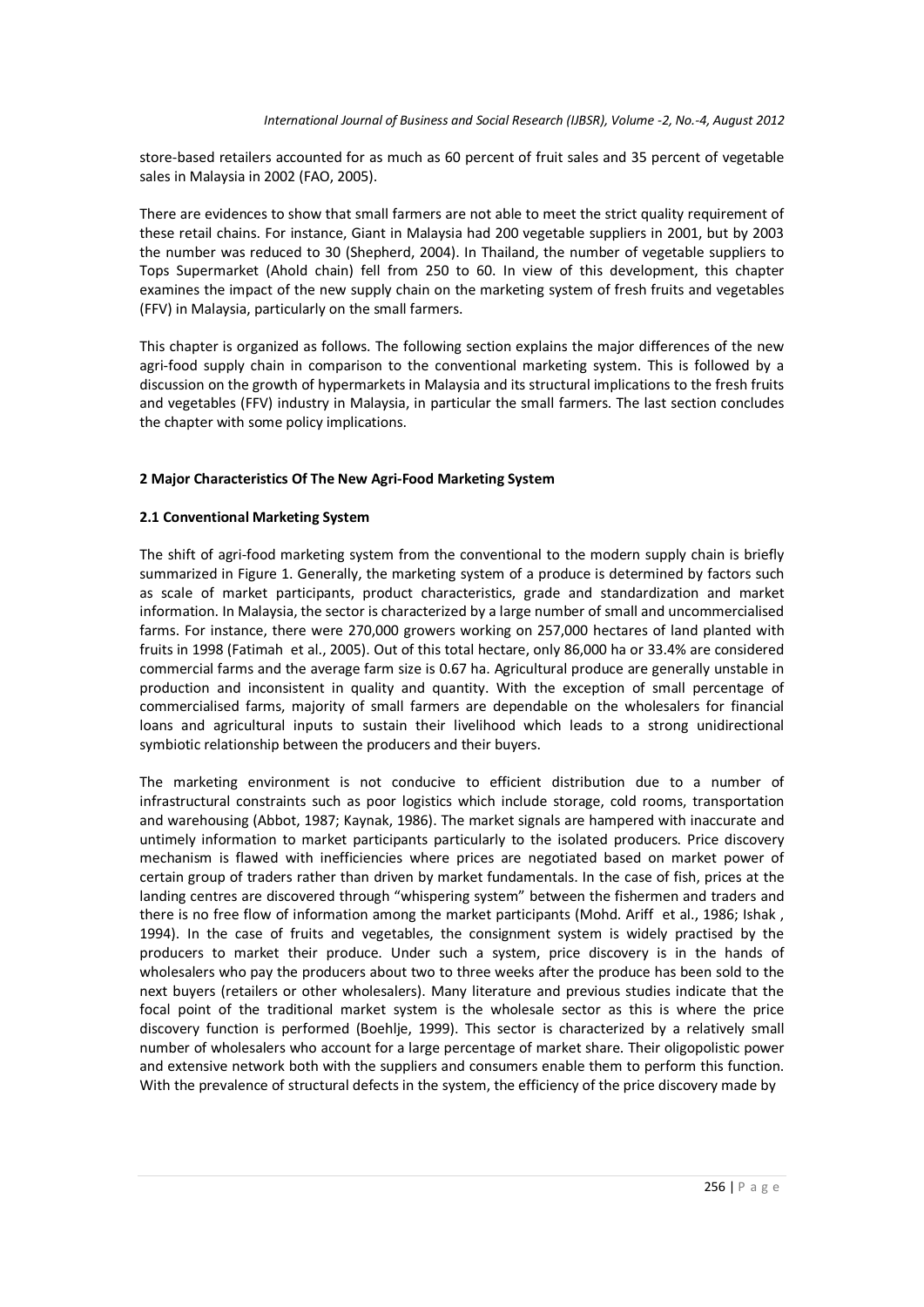the wholesalers is highly questionable. Evidences of temporal and spatial price inefficiencies are profound in the literature to support this allegation.

Under such a marketing landscape, there are minimal incentives for the industry to grade, standardize or even to innovate to create value added. Products are sold in bulk and undifferentiated which make market prices meaningless at times as they do not reflect the quality and specifications. Post harvest losses are in the range of 10% to 40% due to poor handling and most importantly little incentives or no premium are provided by the market for high quality produce. With minimal marketing strategies employed (particularly product development and promotion), the focus of the traditional system is on the distributive function across the chains. Besides, the conventional chains are loose, fragmented, and unstable over time. The distributive patterns are many, but unstable and duplicative in functions. For instance, there are farmers who are able to sell direct to consumers through the "moving markets or night markets" either provided by the local councils or FAMA (Federal Agricultural Marketing Authority). The number of farmers who sell direct to the consumers is relatively low. Estimates made by FAMA indicated that less than one-third of farmers were able to do so (FAMA, 1999). Most of the supplies in these movable markets are marketed through middlemen; either wholesalers or retailers. Most of the agricultural produce go through a multi-layered middlemen before it reaches the consumers. For instance, in the case of vegetables, the produce has to go through assemblers or transporters who normally work for wholesalers in the local market. The wholesalers in the local market in turn transport the produce to wholesalers in the terminal market. At the terminal market, produce is sold to either retailers or small time wholesalers. In other words, the produce is handled by four or more middlemen before it reaches the consumers. The marketing cost of such a system has been shown to be high, in terms of high incidence of post harvest losses and the cost of which is being borne by the consumers.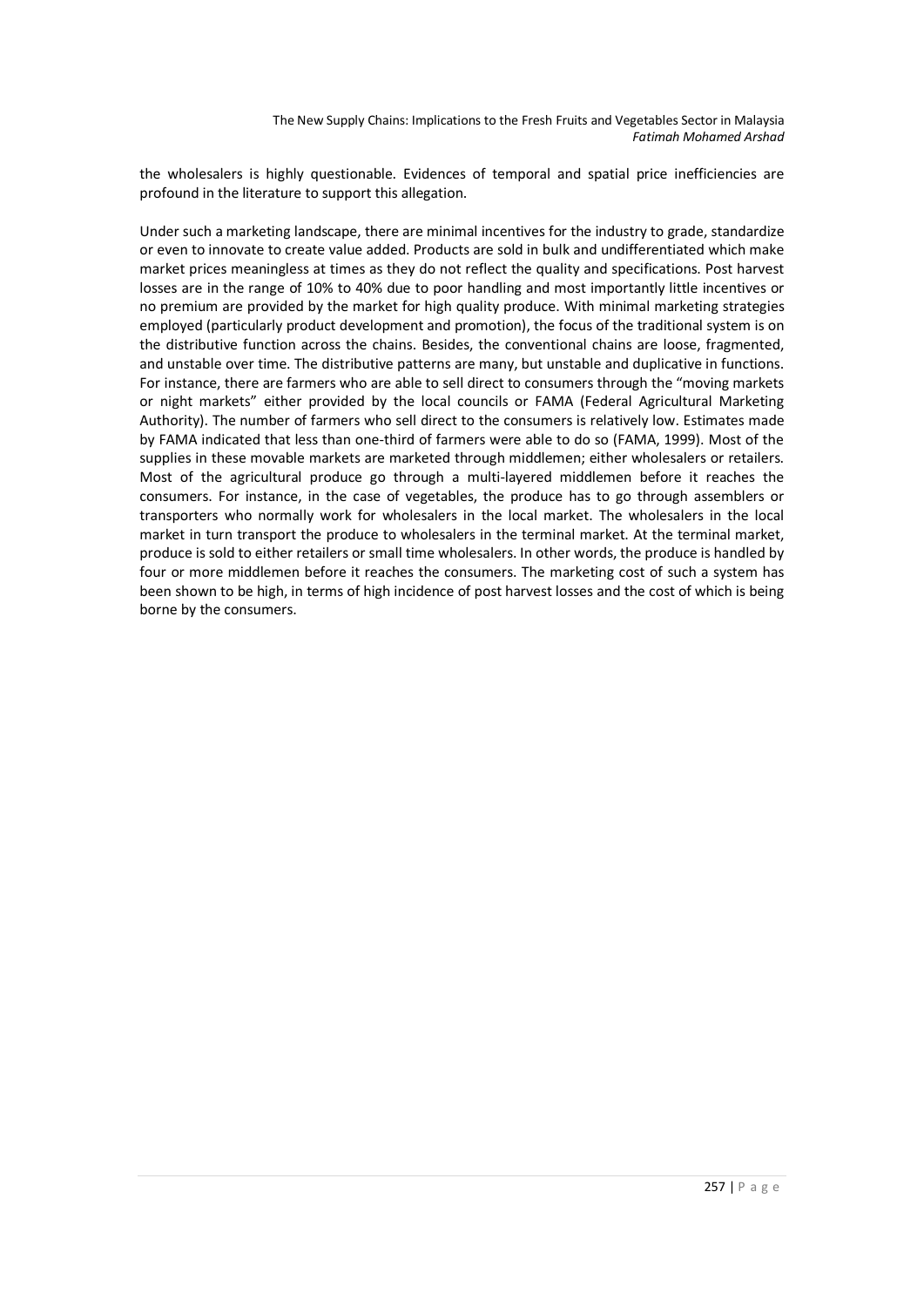

*International Journal of Business and Social Research (IJBSR), Volume -2, No.-4, August 2012*

**Figure 1** Comparison of Traditional Agricultural Marketing and the New Supply Chain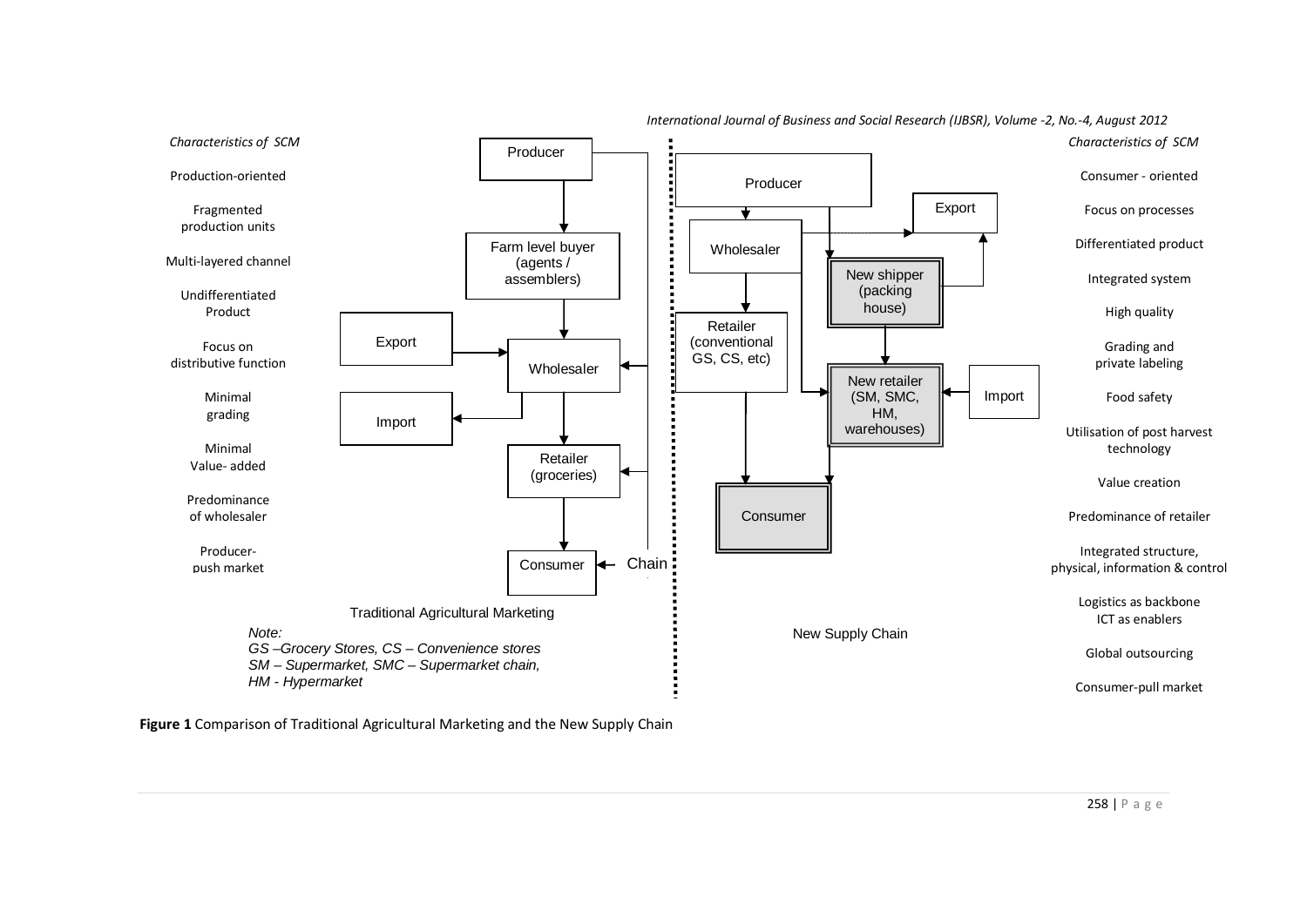#### **3. The New Agri-food Supply Chain**

#### **3. 1 Development of the New Supply Chain**

Conventional agri-food marketing system is undergoing a transformation towards the "new supply chain" pushed by external and domestic "drivers". The external driver is basically the rapid development of large retail chains originated from the developed economies which are encroaching into the developing economies for market expansion made possible by globalization and free flow of capital across borders. The domestic drivers are consumers' income and changing consumption pattern and lifestyles. Malaysia is classified as an upper-middle income country, and considered as one of the most developed of the developing countries. A little less than two-thirds of Malaysia's populations live in the urban areas. The industrial-urban expansion has created new consumers who relatively, have more purchasing power and health consciousness, hence began to dictate their strong influences on the agri-food system. Those consumers demand high quality produce which are based on international standards. They prefer processed easily prepared home-meal replacements on the one hand, and healthy, safe and fresh agri-food on the other. Besides, they demand year-round supply of the same quality agri-food regardless of the seasonal and location-specific nature of the agricultural production.

The proportion of middle income households, defined as those earning between MYR1,200 and MYR3,499 per month, has increased from 47.7% in 1999 to 47.9% in 2002 (Pricewaterhouse, 2003). Mean monthly gross income per household increased from MYR1,777 in 1995 to MYR3,631 in 2009, denoting average growth of 6.8% per annum. On average, households living in urban areas spent 1.5 times more than households living in rural areas. Average consumer spending stands at MYR1,943 per month in the urban areas and MYR1,270 per month in the rural areas. Malaysian households spend an average 24% of their household income on retail purchase of foods. The eating-away from home accounted for 18% of food expenditure (Alias et al., 2005). Purchase of foods from the retail outlets is estimated at \$10.2 billion in 2005. USDA (2006) estimated that traditional markets account for 54.0% of the total retail food sales, followed by the supermarkets and hypermarkets (33.9%) and convenience stores $<sup>1</sup>$  $<sup>1</sup>$  $<sup>1</sup>$  (2.4%).</sup>

The rapid change in the retail sector is reflected in the growth of its economic importance. The value of retail trade in the country has increased in terms of value from RM26.8b to RM33.1b between 2000 and 2005 and reached RM107 bn in 2011 (Euromonitor, 2012). This industry provided employment to 272,600 workers in 2006 which has increased 342,700 by 2011 which represent about 2.7% and 3% respectively of the total workforce in the country during the said period.

## **3.2 The Characteristics of the New Supply Chain**

The major differences between the traditional agricultural marketing system and the new supply chain are summarised i[n Table 2](#page-5-0) and discussed in the following paragraphs<sup>[2](#page-4-1)</sup>.

(i) *The new supply chain focuses on processes rather than the economic agents as in the traditional marketing paradigm***.** The marketing orientation of the traditional marketing system is "production-oriented" that is to produce and to dispose the marketable surplus quickly. Hence the market agents and distributive functions are the focal points of the

<span id="page-4-1"></span><span id="page-4-0"></span>The new large chain retailers (or store based retailers) $1$  can be categorized as (i) Supercentres/hypermarkets/warehouse stores/wholesale clubs; (ii) cash and carry warehouse; (iii) Department stores/supermarkets/groceries; (iv) Convenience stores/Gas marts/kiosks (Manalili et al., 2005).  $2$  This section draws mainly from Fatimah et al., (2006).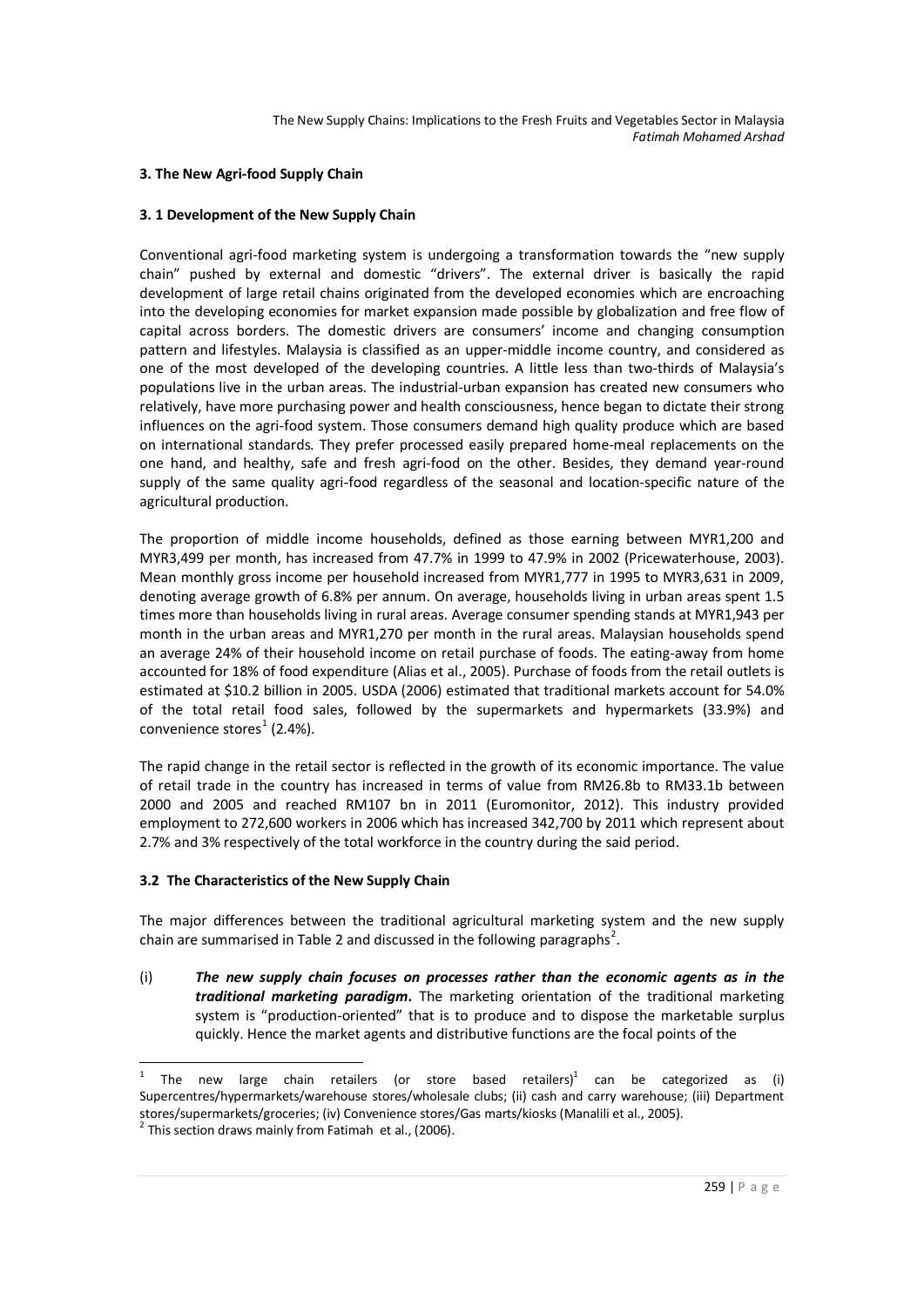system Market agents are passive in the sense that they perceive that their major role is "distributive" in nature. The focal point of the supply chain is on the processes or functions to ensure smooth and efficient flow of goods from the farms to consumers.

- (ii) *The focal intermediaries are the retailers as compared to the wholesalers in the conventional marketing system.* Under the new supply chain, the large retail chains are the central point of the supply chain where major decision as to what, how and when to produce are made. This is because these retailers have a close relationship with their consumers. The consumers' needs and requirement are quickly transmitted to the producers through direct dealing or contract marketing. In the traditional marketing system, the wholesalers play an active role in price discovery function.
- (iii) *The production-marketing network is closely knit and based on value-chains.* The traditional marketing system comprises fragmented and isolated production units which are not integrated with the marketing functions or areas. On the other hand, the new supply chain is built upon an integrated production-marketing system through advanced postharvest technology to invent value added and customer driven strategies.
- (iv) *The marketing channels are short with well defined functions.* As has been discussed earlier, the traditional marketing network is highly complex where market agents at times are duplicating each other's functions. The long and multi-tiered distribution system increases marketing charges and costs. In the new supply system, a shorter yet integrated system is built to ensure minimum duplication of functions as well as efficient and fast delivery of goods and service in "just in time" proposition.

| Sector                      | Characteristics                             | <b>Agricultural Marketing</b>                                                                                                                                                                   | New Supply Chain                                                                                                                                                                                 |
|-----------------------------|---------------------------------------------|-------------------------------------------------------------------------------------------------------------------------------------------------------------------------------------------------|--------------------------------------------------------------------------------------------------------------------------------------------------------------------------------------------------|
| <b>Marke</b>                | of<br>Interpretation<br>marketing           | -produce and sell marketable<br>surplus<br>-Distribute commodity<br>as<br>fast as possible<br>-Passive agents                                                                                   | -Manufacture - planned products<br>and sell<br>-Strategic marketing - targeting<br>and positioning<br>-Emergence of new retailers                                                                |
| ting<br><b>Functi</b><br>on | Focus of marketing<br>function              | -Distributive function                                                                                                                                                                          | -Process/functions<br>such<br>as<br>assembling, processing, packing,<br>packaging,<br>branding,<br>grading,<br>labeling to create value added                                                    |
|                             | market<br>Central<br>agents                 | -Wholesaler                                                                                                                                                                                     | -Retailer                                                                                                                                                                                        |
|                             | Production-marketing network                | -Complete<br>isolation<br>of<br>marketing from production                                                                                                                                       | -Networking of value chains<br>-Rise of "new agriculture" / agri-<br>food<br>economy<br>integrating<br>production with post harvest<br>management<br>-Production guided by marketing<br>strategy |
| Marketing                   | channel,<br>intermediaries and distribution | -Various types of middlemen,<br>assembler,<br>commission<br>brokers,<br>agents,<br>transporters,<br>wholesalers,<br>retailers<br>-multi-tiered/layered<br>channels<br>unstable<br>-loose<br>and | Short<br>marketing<br>channel,<br>$\overline{\phantom{a}}$<br>supplier-packer/wholesaler-<br>retailer<br>- Large scale intermediaries                                                            |

<span id="page-5-0"></span>**Table 2** Characteristics of Traditional Agricultural Marketingand the New Supply Chain in Malaysia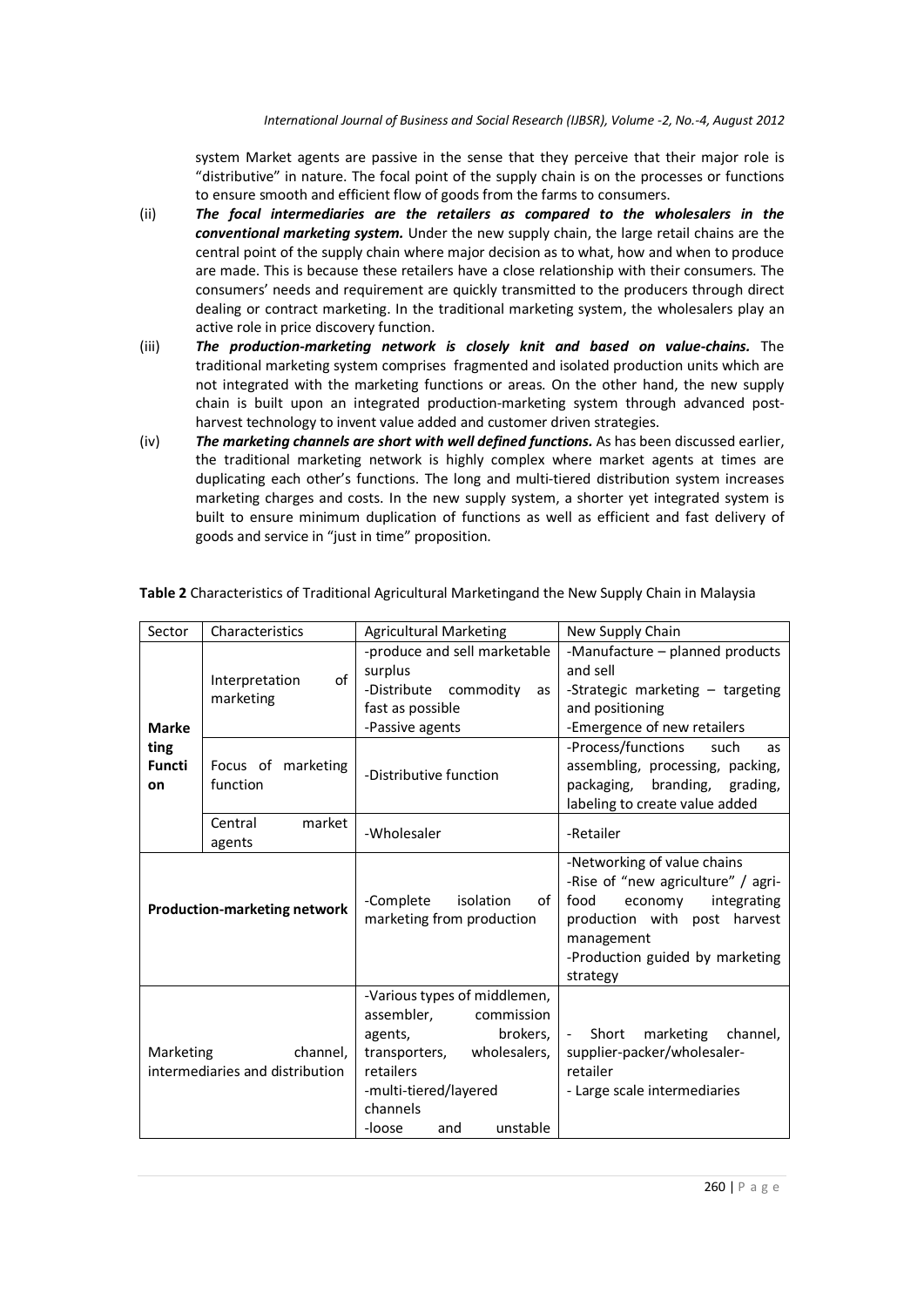|                                   |                         |                                                        | arrangement<br>-mainly small-scale market<br>intermediaries                                                                                                    |                                                                                                                                                                                                                                                                                   |  |  |
|-----------------------------------|-------------------------|--------------------------------------------------------|----------------------------------------------------------------------------------------------------------------------------------------------------------------|-----------------------------------------------------------------------------------------------------------------------------------------------------------------------------------------------------------------------------------------------------------------------------------|--|--|
| Production orientation            |                         |                                                        | -Producer / farmer oriented                                                                                                                                    | Consumer / customer oriented                                                                                                                                                                                                                                                      |  |  |
| <b>Production characteristics</b> |                         |                                                        | -Independent smallholders<br>-Fragmented farms,<br>-Uneconomical scale,<br>-Low technology<br>-Low productivity<br>-Inconsistent<br>quality<br>and<br>quantity | Producers are selected<br>bv<br>retailers as specific suppliers<br>- May practice contract farming<br>- Production is determined by the<br>retailers<br>- Receive inputs and technical<br>advise from the retailers<br>Production are customized<br>according to customers' needs |  |  |
|                                   |                         | Production practices                                   | -Traditional methods                                                                                                                                           | -Subject to international standard<br>-Subjected to "good practices" as<br>dictated by the retailers such as<br>the need to comply EUROGAP,<br><b>HACCP</b>                                                                                                                       |  |  |
|                                   |                         | Production technology                                  | -Rudimentary                                                                                                                                                   | -Biotechnology<br>used<br>is<br>to<br>customized produce according to<br>customer needs                                                                                                                                                                                           |  |  |
| Grading,<br>labeling              |                         | Grading                                                | -Non-existence or minimal                                                                                                                                      | -Extensive<br>grading<br>and<br>specification                                                                                                                                                                                                                                     |  |  |
| and<br>branding                   |                         | Labeling<br>or<br>branding                             | -Non-existence or minimal                                                                                                                                      | -Private labeling and branding                                                                                                                                                                                                                                                    |  |  |
| <b>Logistics</b>                  |                         | Logistics (storage,<br>transportation,<br>warehousing) | -Non-existence or minimal -<br>Functions are transferred to<br>middlemen<br>such<br>as<br>wholesaler                                                           | - Logistics are central to supply<br>chain management<br>Efficient,<br>modern<br>and<br>technologically driven logistics<br>-Logistics to facilitate "just in<br>time" delivery<br>-Large scale logistics that reduce<br>handling cost and post harvest<br>losses                 |  |  |
| Processing                        |                         |                                                        | -Non-existence or minimal<br>-Rudimentary                                                                                                                      | -Central process to create value<br>added<br>-Processes<br>include<br>packaging,<br>branding, grading, labeling<br>-May apply biotechnology and<br>processing technology to create<br>value added                                                                                 |  |  |
| Procurement                       |                         |                                                        | -Consignment<br>system<br>between<br>producer<br>and<br>wholesaler<br>-Wholesaler<br>the<br>bears<br>transportation<br>other<br>and<br>marketing costs         | -Obtain<br>supplies<br>from<br>"designated suppliers" only<br>- procurement through contract<br>marketing or from wholesaler /<br>packing houses<br>- outsourcing from imports                                                                                                    |  |  |
| Pro<br>duc<br>t                   | Product characteristics |                                                        | - Bulk products<br>-Undifferentiated products<br>-Slow, few innovation or<br>value added                                                                       | -Product development is the<br>thrust of marketing strategies<br>-Highly differentiated products<br>-Customised products                                                                                                                                                          |  |  |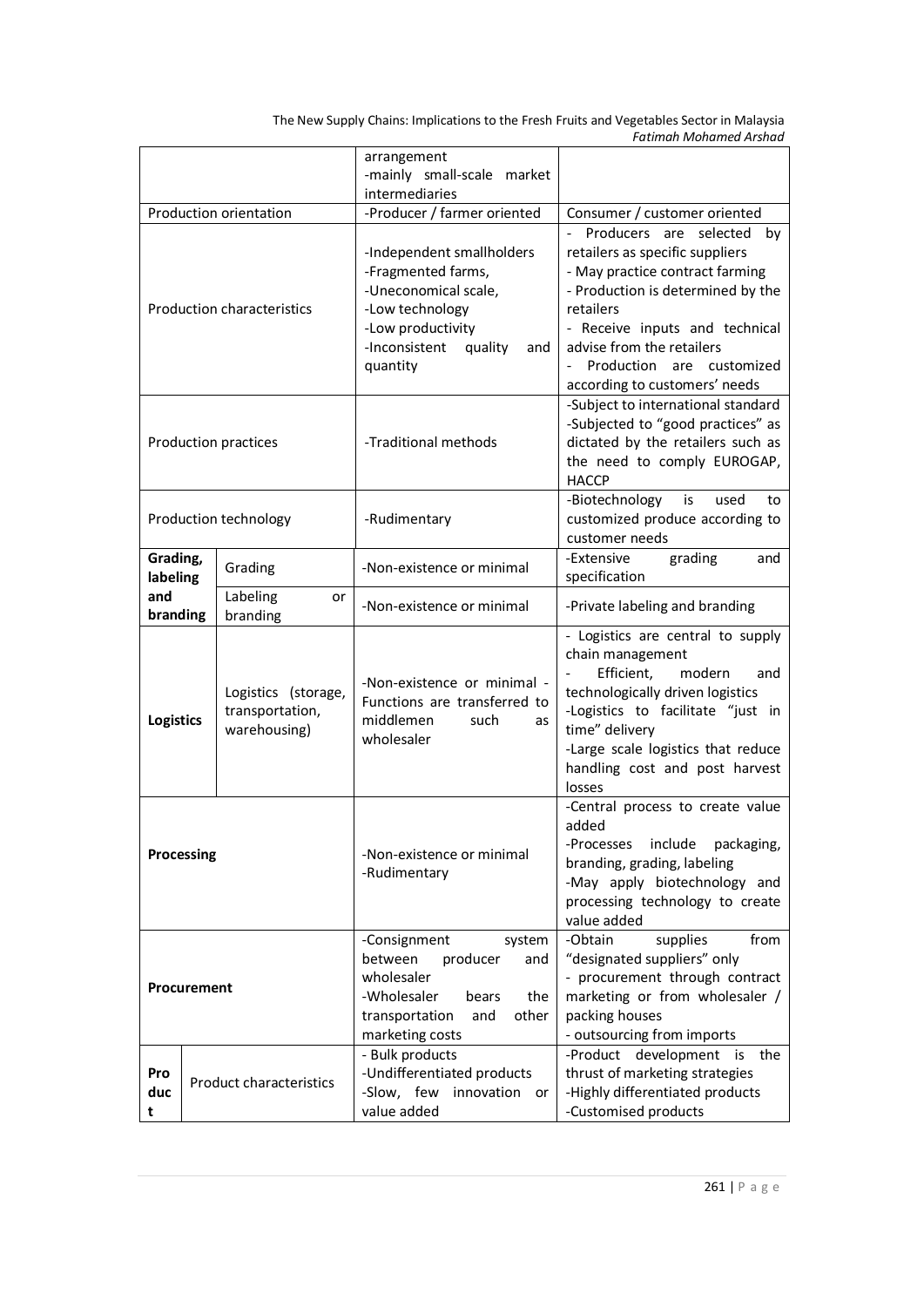|                    |                                        |                                                                                                                                                                                                                                                                   | $m$ . The compact $\sim$ compact $\sim$ compact $\sim$ compact $\sim$ compact $\sim$ compact $\sim$ compact $\sim$                                          |
|--------------------|----------------------------------------|-------------------------------------------------------------------------------------------------------------------------------------------------------------------------------------------------------------------------------------------------------------------|-------------------------------------------------------------------------------------------------------------------------------------------------------------|
| dev<br>elo<br>pm   |                                        |                                                                                                                                                                                                                                                                   | -Frequent<br>reinventing<br>new<br>product definition<br>-Technologically driven products                                                                   |
| ent                | Product safety<br>Product traceability | of<br>product<br>-High<br>risk<br>contamination<br>-No product traceability                                                                                                                                                                                       | -Rigid control on food quality for<br>safety<br>-Toward product traceability                                                                                |
| <b>Pric</b><br>ing | discovery<br>Price<br>mechanism        | -Whispering system<br>-consignment system (prices<br>after<br>made<br>known<br>are<br>products are sold to the next<br>buyers)<br>-Prices are discovered in<br>isolation from other markets<br>-Predominance of wholesale<br>as the centre for price<br>discovery | -Dictated by the retailers<br>-Competitive pricing<br>- Free flow of information                                                                            |
|                    | <b>Market information</b>              | -Isolated markets<br>-Inefficient<br>flow<br>and<br>market<br>inaccurate<br>information                                                                                                                                                                           | - Efficient flow of information<br>-ICT-enabled market infornation                                                                                          |
|                    | <b>ICT application</b>                 | -Non-existence or minimal                                                                                                                                                                                                                                         | - ICT is the enabler for majority of<br>the<br>processes – ordering,<br>inventory management, customer<br>-relationship-management<br>(CRM), EDI and so on. |

*International Journal of Business and Social Research (IJBSR), Volume -2, No.-4, August 2012*

Source: Fatimah et. al., (2006)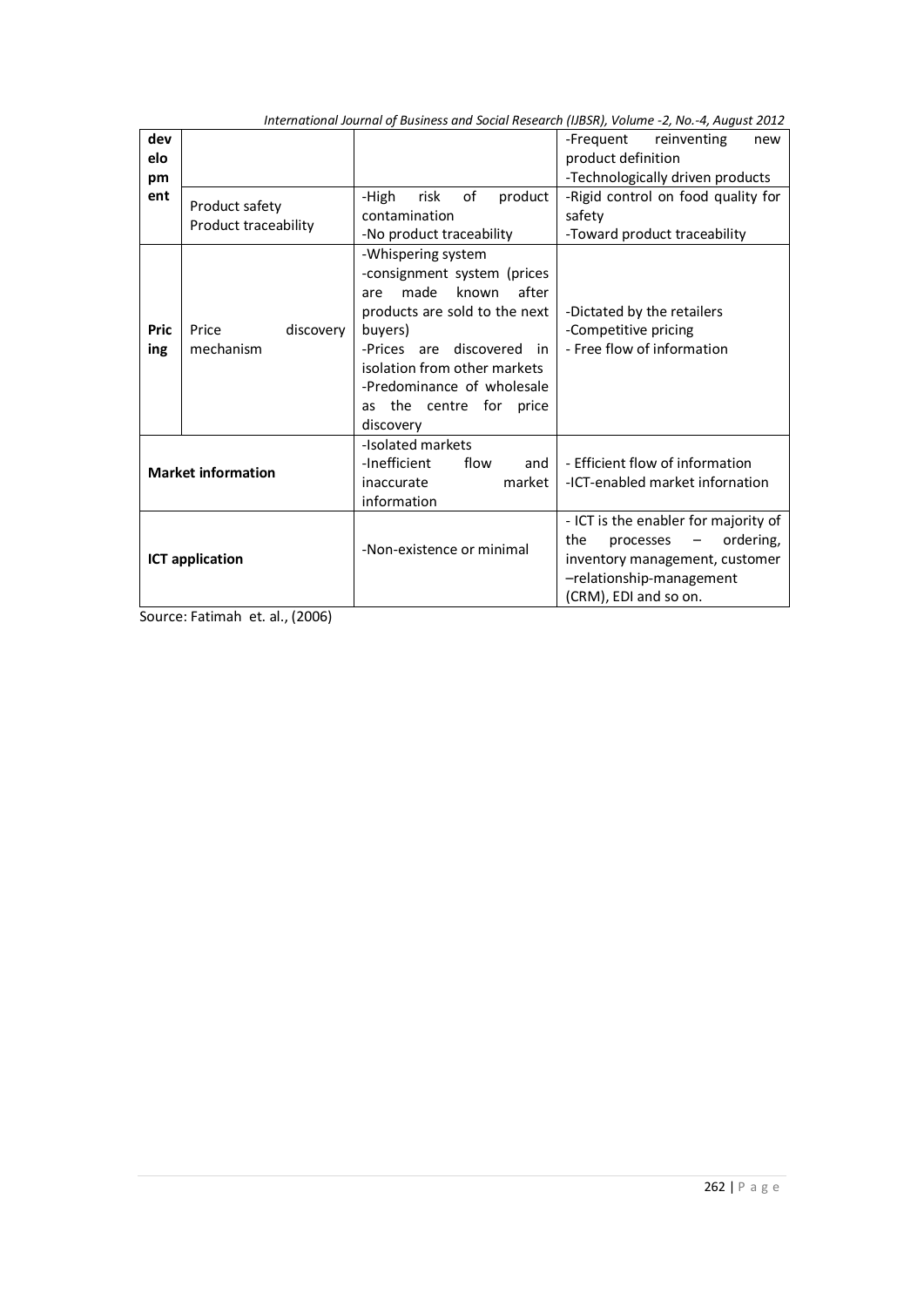

<span id="page-8-0"></span>

(v) *Production and processes are driven by technology to customize products.* Advances in biotechnology and ICT enable large retail chains in the developed economy to satisfy the specific needs of consumers for high quality and safe products. Although the level of technology application in Malaysia is not at par with the developed world, it is slowly moving towards that. Better input and production technology are being used to ensure high productivity and consistent production. Post harvest technology is extensively used to create value added and at the same time to reduce physical lost in handling [\(Figure 2\)](#page-8-0).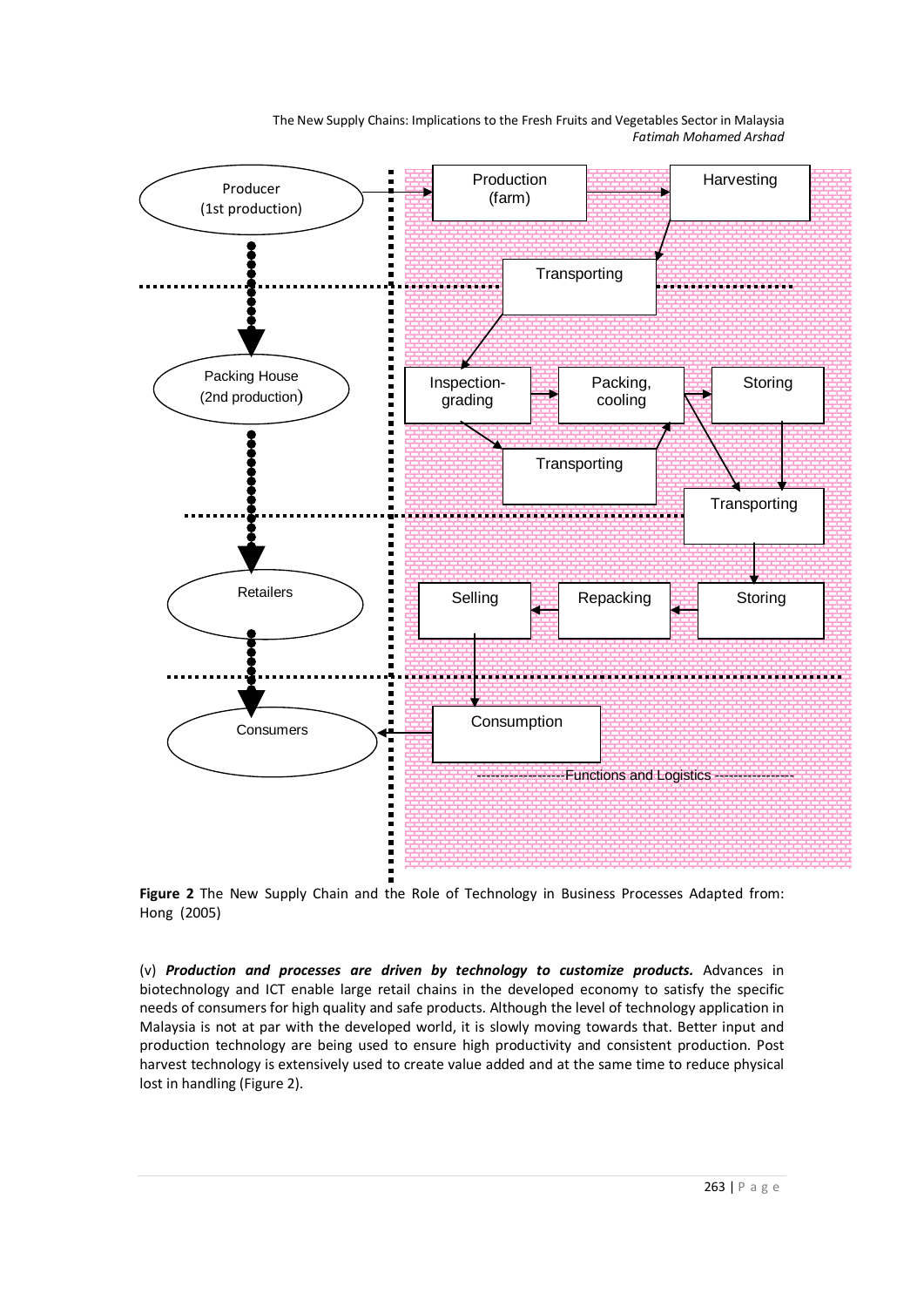*International Journal of Business and Social Research (IJBSR), Volume -2, No.-4, August 2012*

(vi) *Private labeling for food safety.* In a highly health-conscious society, food safety is a major concern among consumers. The use of private labeling by the retail chains has been used to ensure food safety for consumers. To achieve this, a rigid control over product quality at the farm level is implemented to ensure good production practices in accordance to international standards such as EUREP GAP standard for farm and post-harvest level food safety and phytosanitary practices.

- (i) *Logistics are the backbone of the new supply chain.* The traditional marketing system is constrained by inadequate infrastructural facilities such as storage, transportation and warehousing. There are inadequate incentives to the market participants to invest in these facilities as there are no premiums for high quality produce. Under the new supply chain, efficient logistics are crucial and pivotal in meeting the consumers' demand in the right form of product at the right time, place, ownership and price. Again, technology plays a significant role in ensuring efficient use of logistics in distribution to make sure that products are available at various stages of the process without accumulating excessive inventories, enhancement and maintenance of various quality attributes, and the utilization of plant and equipment in all stages of the value chain to reduce downtime and bottlenecks.
- (ii) *Processing is the basis of value-added creation***.** Processing of agri-food products is crucial to create value added while meeting the various forms of demand from the consumers. In the developed world, application of biotechnology and other food production technology are made to reinvent new products according to customers' preferences.
- (iii) *Procurement could be both from local or outsourcing from the global market wherever cheaper and better quality***.** The new supply chain is customer oriented and hence sourcing of supplies that are cheap and yet high quality, safe and in time is the order of the day. With the current shipping and transportation mode, global outsourcing is cheap, fast and reliable. Wherever the products in question could be outsourced cheaply, the new retail chain would go for it regardless of the geographical location or boundaries. Outsourcing of raw materials or product can be made 24/7 enabled by ICT and internet. Local sourcing is either through contract farming with selected producers or direct sourcing from "specialized or preferred suppliers" where a strict quality control regime is enforced.
- (iv) *The products under the new supply chain are highly differentiated tailored towards the customers' needs and preferences.* Unlike under the conventional marketing system where products are sold in bulk and undifferentiated, the new supply chain system emphasizes products that are highly differentiated to meet a wide range of consumers' taste and preferences. By doing so, premiums are earned on highly differentiated products and services.
- (v) *Market information is transparent and dissemination is efficient.* The traditional marketing network suffers poor market signal because prices are not transparent and they do not reflect the market fundamentals and product quality. Unreliable market signals do not foster responsive and dynamic market development. In the context of the new supply chain, prices are transparent and dissemination to market participants is efficient. Under such a situation, production and marketing decision can be made with minimal risk and errors.
- (vi) *ICT is the enabler of business processes of the new supply chain.* ICT and internet are the major drivers for the large retail chains to accomplish all their business processes with precision, on time, wide coverage and reliability. Some of the major processes include matching of supply and demand, inventory management, global outsourcing and procurement, EDI, customer relationship management, managing finance and funds transfers, billing, e-commerce and so on.
- (vii) *The competition is between chains.* Since there are a small number of large retail chains competing for consumers, the competition occurs not in the form of individual firms (as in the traditional system) competing with one another for market share within a stage, but in the form of supply chains competing for their share of consumers' food expenditure. Price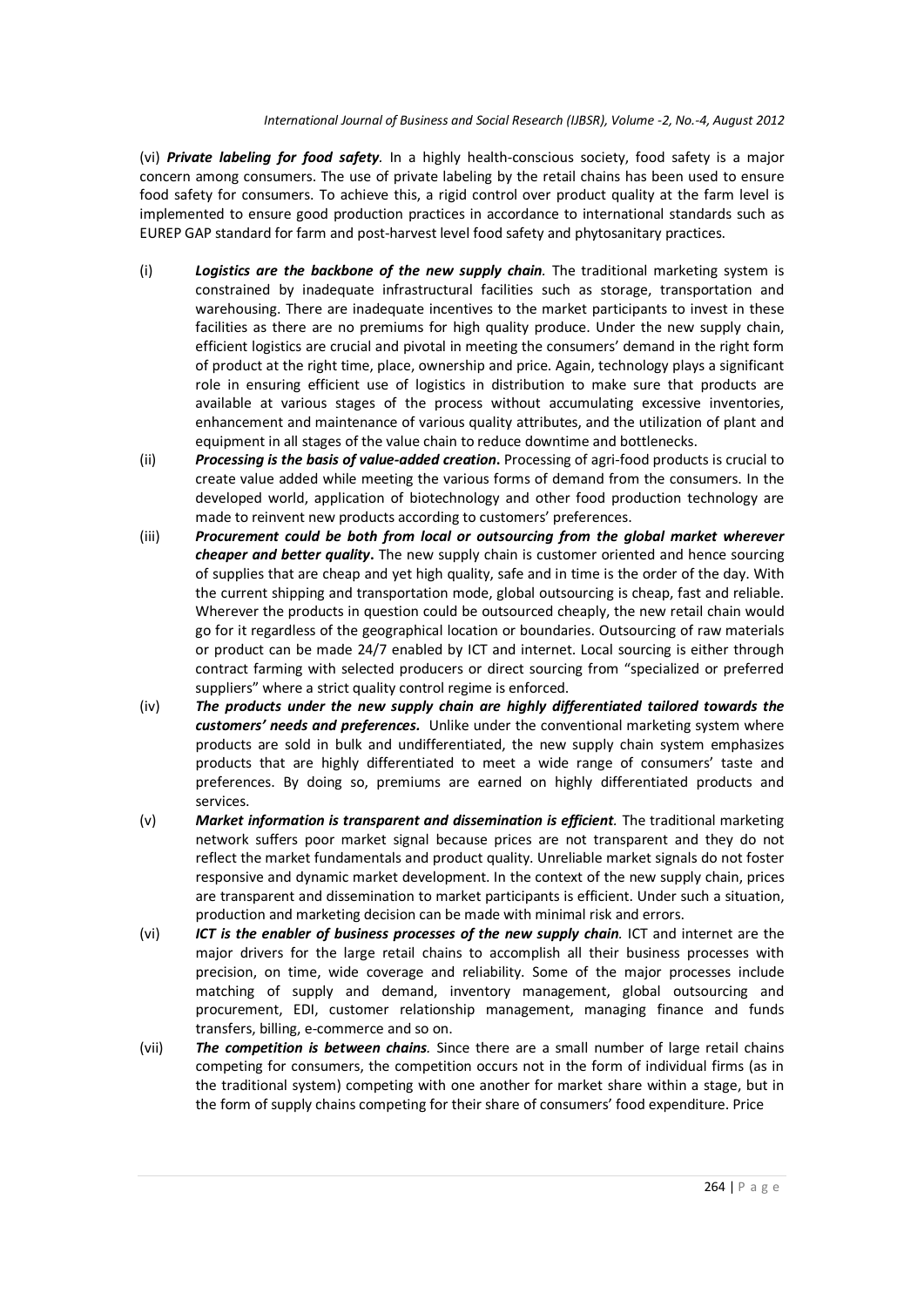competition is very intense to the benefit of the consumers but at times, at the expense of producers.

The above discussion indicates the distinct features of the new structure of supply chain for agri-food in comparison to the conventional system. Clearly, there are distinct differences in terms of production orientation, buying and selling practices, product development, pricing, processing, logistics, ICT application and market information.

# **4. The Structural Perspectives**

## *4.1 The Rapid Growth of Store-Based Retailers, Particularly the Hypermarkets*

The predominance of the large retail chains in the last few years is depicted in Table 2. As shown in the table, the number of grocery stores or provision shops has reduced by 19.5% from 55,869 in 1993 to 44,990 in 2001<sup>[3](#page-10-0)</sup>. The large retail chains are growing in strength, indicating a change of 69.5% between the stated periods from 2,123 to 4,946. Almost all the new types of retail chains (supermarkets, department stores and convenience stores) are experiencing significant growth.

The provision or grocery shops accounted for 55.7% of the total stores in the country. However, in terms of revenue, they only accounted for 28.7% compared to the large retail chains which accounted for almost two-thirds of the revenue. Among the retail chains, the supermarkets (including hypermarkets) which accounted less than 1% of the retail stores, accounted for almost one-quarter of the revenue.

| <b>Type</b>                     |      | 1993   | Change<br>2001<br>1993-<br>2001 |               | Share<br>as at 2001<br>$(\%)$ | Revenue as at 2001 |       |
|---------------------------------|------|--------|---------------------------------|---------------|-------------------------------|--------------------|-------|
|                                 |      | No.    | No.                             | (%)           |                               | (RM mn)            | %     |
| <b>Provision/grocery stores</b> |      | 55,869 | 44,990                          | $-19.5$       | 55.7                          | 6,926              | 28.7  |
| Large retail chains             |      | 2,123  | 4,946                           | 133.0         | 6.1                           | 13,283             | 55.0  |
| Supermarket                     |      | 349    | 588                             | 68.5          | 0.7                           | 3,297              | 13.7  |
| Mini-market                     |      | 1,535  | 3,632                           | 136.6         | 4.5                           | 1,816              | 7.5   |
| Convenience stores              |      | 116    | 219                             | 88.8          | 0.3                           | 201                | 0.8   |
| Department stores               |      | 43     | 302                             | 602.3         | 0.4                           | 1,778              | 7.4   |
| Supermarket                     | and. |        |                                 |               |                               |                    |       |
| hypermarket                     |      | 80     | 205                             | 156.3         | 0.3                           | 6,190              | 25.6  |
| <b>Specialised Food Stores</b>  |      | 0      | 30,845                          | $\cdot \cdot$ | 38.2                          | 3,931              | 16.3  |
| <b>Total</b>                    |      | 57,992 | 80,781                          | 39.3          | 100.0                         | 24,140             | 100.0 |

#### **Table 1** Distribution of Retail Stores by Types and Revenues, 2001

Source: Department of Statistics, Malaysia (2003).

<span id="page-10-0"></span> $3$  Recent data on the distribution of the retail stores is unavailable.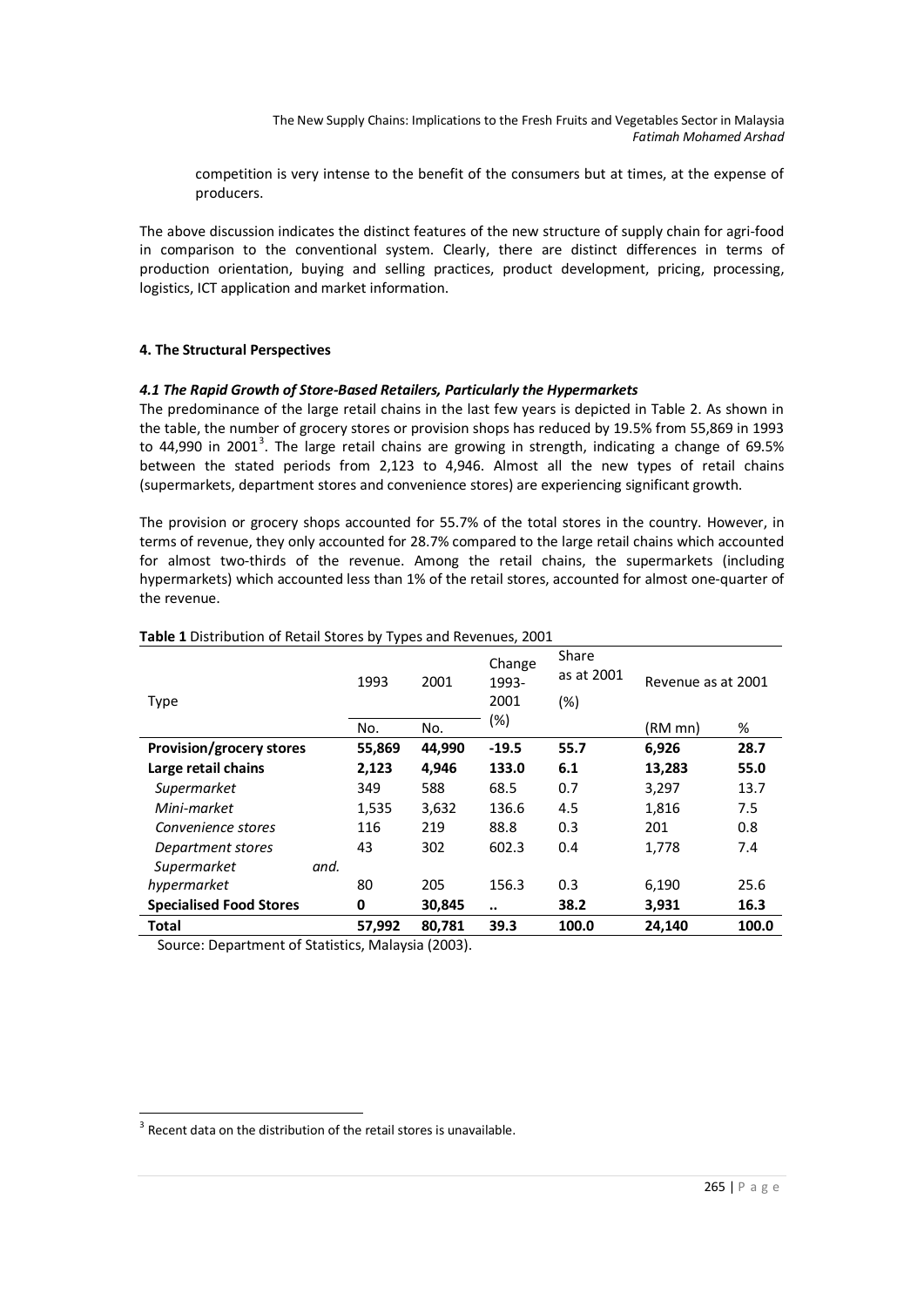| Category                               | 2006     | 2007     | 2008     | 2009      | 2010      | 2011      |  |  |
|----------------------------------------|----------|----------|----------|-----------|-----------|-----------|--|--|
| Store-based<br>Retailing               | 81,830.8 | 87.354.7 | 91.748.0 | 93.474.3  | 96,369.2  | 99,023.2  |  |  |
| Non-Store<br>Retailing                 | 5,999.8  | 6,396.6  | 6.809.9  | 7,182.3   | 7,572.2   | 8,007.4   |  |  |
| Retailing                              | 87,830.5 | 93,751.3 | 98,557.9 | 100,656.5 | 103,941.4 | 107,030.6 |  |  |
| $C_{\text{outrow}}$ $U_{\text{inorm}}$ |          |          |          |           |           |           |  |  |

**Table 3** Sales in Retailing by Category, 2006-2011 (RM mn)

Source: Euromonitor (2012).

| Table 4: Sales in Retailing by Grocery vs Non-Grocery 2006-2011 (%) |  |
|---------------------------------------------------------------------|--|
|---------------------------------------------------------------------|--|

| Category    | 2006 | 2007 | 2008 | 2009 | 2010 | 2011 |  |
|-------------|------|------|------|------|------|------|--|
| Grocery     | 49.8 | 49.5 | 49   | 49   | 49.5 | 49.5 |  |
| Non-Grocery | 50.2 | 50.5 | 51   |      | 50.5 | 50.5 |  |
| Total       | 100  | 100  | 100  | 100  | 100  | 100  |  |

Source: Euromonitor (2012).

#### Table 5: Sales in Store-based Retailing by Category 2006-2012 (%)

| Category              | 2006 | 2007 | 2008 | 2009 | 2010 | 2011 |  |
|-----------------------|------|------|------|------|------|------|--|
| Grocery retailers     | 32.5 | 31.9 | 32.6 | 33.3 | 33.3 | 33.8 |  |
| Non-grocery retailers | 67.5 | 68.1 | 67.4 | 66.7 | 66.7 | 66.2 |  |
| Store-based retailing | 100  | 100  | 100  | 100  | 100  | 100  |  |
| .                     |      |      |      |      |      |      |  |

Source: Euromonitor (2012).

Data by Euromonitor indicates that the sales value of retailing sector has increased 29% from RM87bn in 2006 to RM107 bn in 2011 (Table 3). The share of store-based retailing remained very high during the said period at 93%. Grocery sales accounted for about a half of the total retail sales between 2006-2011 while the rest were non-groceries (Table 4). Among the store-based retailers, sales of the grocery retailers accounted for about one-third between 2006-2011 compared to two-thirds of that the non-grocery retailers (Table 5). Fresh produce accounted for an average of 8% of the grocery sales between 2006-2011 while the share of packaged food was around 16%.

Tables 6 and 7 further support the structural change in the grocery retailing in Malaysia The tables provide the trends of sales (in value and percentage) of store-based retailing between 2006 and 2011. The data shows that in terms of sales, the share grocery retailers from RM26.6 mn in 2006 to RM33.4 mn in 2011 or from 35% to more than half during the stated period. Within the grocery retailers' category, the share of hypermarkets has increased significantly from 22.3% to 32.6% whereas the share of the traditional grocery retailers has declined from about two-thirds to half with significant decline among independent small grocers.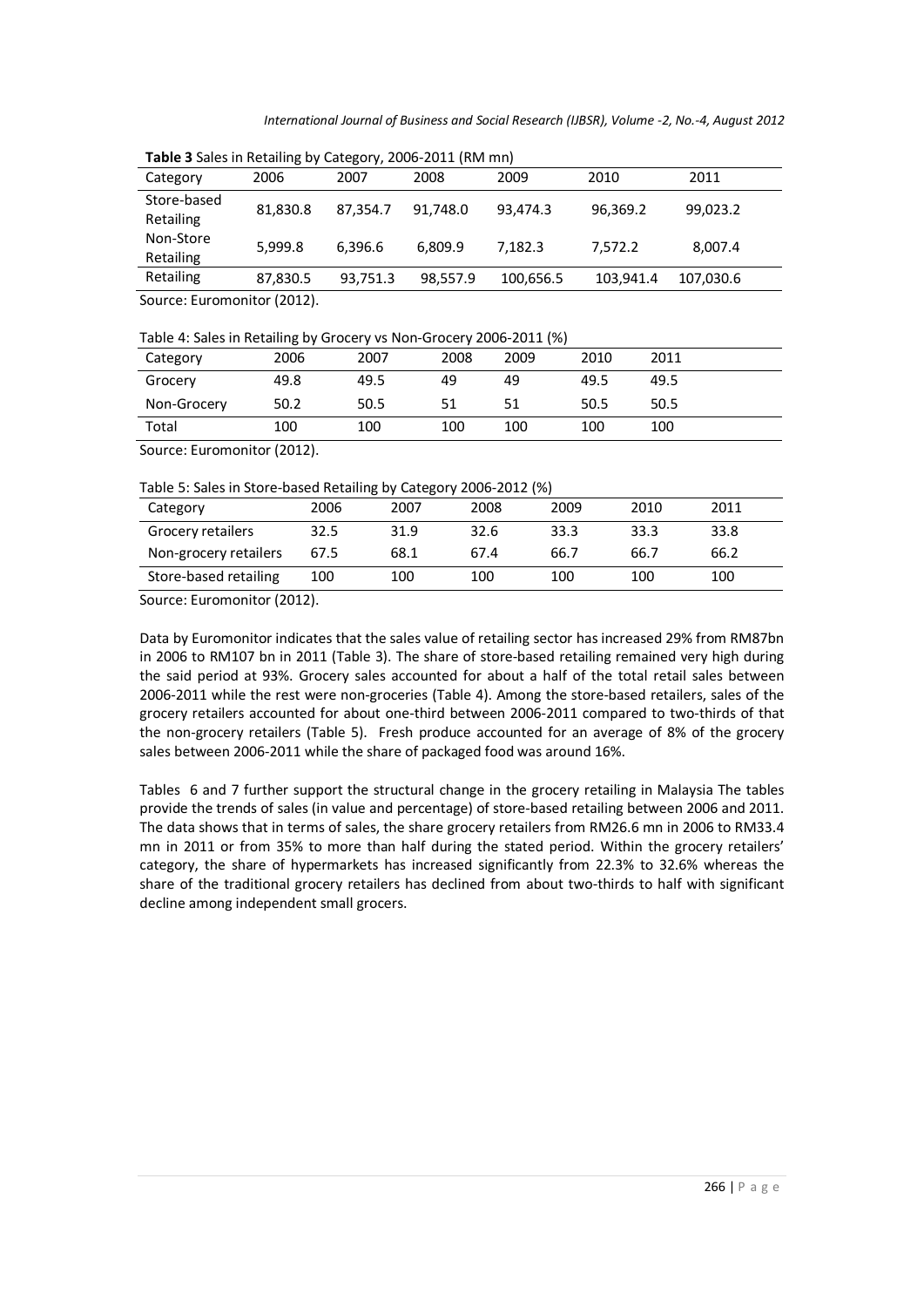| Category                                          | 2006     | 2007     | 2008     | 2009     | 2010     | 2011     |
|---------------------------------------------------|----------|----------|----------|----------|----------|----------|
| <b>Modern</b><br>Grocery<br><b>Retailers</b>      | 9,401.0  | 10,805.2 | 13,088.8 | 14,302.5 | 15,687.2 | 17,185.9 |
| <b>Convenience Stores</b>                         | 698.8    | 983.8    | 1,199.3  | 1,324.0  | 1,473.6  | 1,591.5  |
| <b>Discounters</b>                                |          |          |          |          |          |          |
| <b>Forecourt Retailers</b>                        | 754.9    | 844.4    | 954.2    | 1,047.7  | 1,100.1  | 1,144.1  |
| <b>Hypermarkets</b>                               | 5,931.7  | 6,880.8  | 8,566.5  | 9,431.8  | 10,457.0 | 11,634.5 |
| Supermarkets                                      | 2,015.6  | 2,096.3  | 2,368.8  | 2,499.1  | 2,656.5  | 2,815.9  |
| <b>Traditional</b><br>Grocery<br><b>Retailers</b> | 17,211.5 | 17,063.4 | 16,828.4 | 16,781.6 | 16,410.6 | 16,277.0 |
| Food/Drink/Tobacco<br><b>Speacialists</b>         | 1,257.4  | 1,320.3  | 1,359.9  | 1,421.1  | 1,449.5  | 1,471.3  |
| Independent<br>Small<br>Grocers                   | 15,513.3 | 15,358.2 | 15,127.8 | 15,052.2 | 14,675.9 | 14,529.1 |
| <b>Other Grocery</b><br>Retailers                 | 440.8    | 384.9    | 340.7    | 308.3    | 285.2    | 276.6    |
| <b>Grocery Retailers</b>                          | 26,612.5 | 27,868.6 | 29,917.2 | 31,084.1 | 32,097.8 | 33,462.9 |

**Table 6** Sales in Grocery Retailers by Category, 2006-2011 (RM mn)

Source: Euromonitor (2012).

**Table 7** Market Share of Sales of Grocery Retailers by Type, 2004-2009 (%)

| Category                               |                | 2006 | 2007 | 2008 | 2009 | 2010 | 2011 |
|----------------------------------------|----------------|------|------|------|------|------|------|
| <b>Modern</b><br><b>Retailers</b>      | <b>Grocery</b> | 35.3 | 38.8 | 43.8 | 46.0 | 48.9 | 51.4 |
| <b>Convenience Stores</b>              |                | 0.0  | 0.0  | 0.0  | 0.0  | 0.0  | 0.0  |
| <b>Forecourt Retailers</b>             |                | 2.8  | 3.0  | 3.2  | 3.4  | 3.4  | 3.4  |
| <b>Hypermarkets</b>                    |                | 22.3 | 24.7 | 28.6 | 30.3 | 32.6 | 34.8 |
| Supermarkets                           |                | 7.6  | 7.5  | 7.9  | 8.0  | 8.3  | 8.4  |
| <b>Traditional</b><br><b>Retailers</b> | Grocery        | 64.7 | 61.2 | 56.2 | 54.0 | 51.1 | 48.6 |
| Independent<br>Grocers                 | Small          | 58.3 | 55.1 | 50.6 | 48.4 | 45.7 | 43.4 |
| Other<br>Retailers                     | Grocery        | 1.7  | 1.4  | 1.1  | 1.0  | 0.9  | 0.8  |
| <b>Grocery Retailers</b>               |                | 100  | 100  | 100  | 100  | 100  | 100  |

Source: Euromonitor (2012).

The above data shows the growing importance of store-based retailers particularly the hypermarkets and supermarkets. In fact, the advent of multinational companies into the local retail scene is indeed a major event that has changed the retail landscape in Malaysia. The first supermarket and shopping complex were opened in 1964 and 1973 respectively in Kuala Lumpur (Sahbani, 2004). However, the advent of multinational companies in the local retail sector started in 1989 when Jaya Jusco supermarket was opened in Kuala Lumpur. Jaya Jusco is owned by a Japanese company named AEON Co. Ltd. This move was made as part of the "Look East" policy in the 1980s aimed at encouraging investors from the Far East into Malaysia. The growth of foreign owned supermarket/hypermarket in the 1980s has been slow until it picked up again in the mid-1990s (Table 8). As at 2007, the major foreign owned retail chain companies in Malaysia were Tesco (owned by a British company),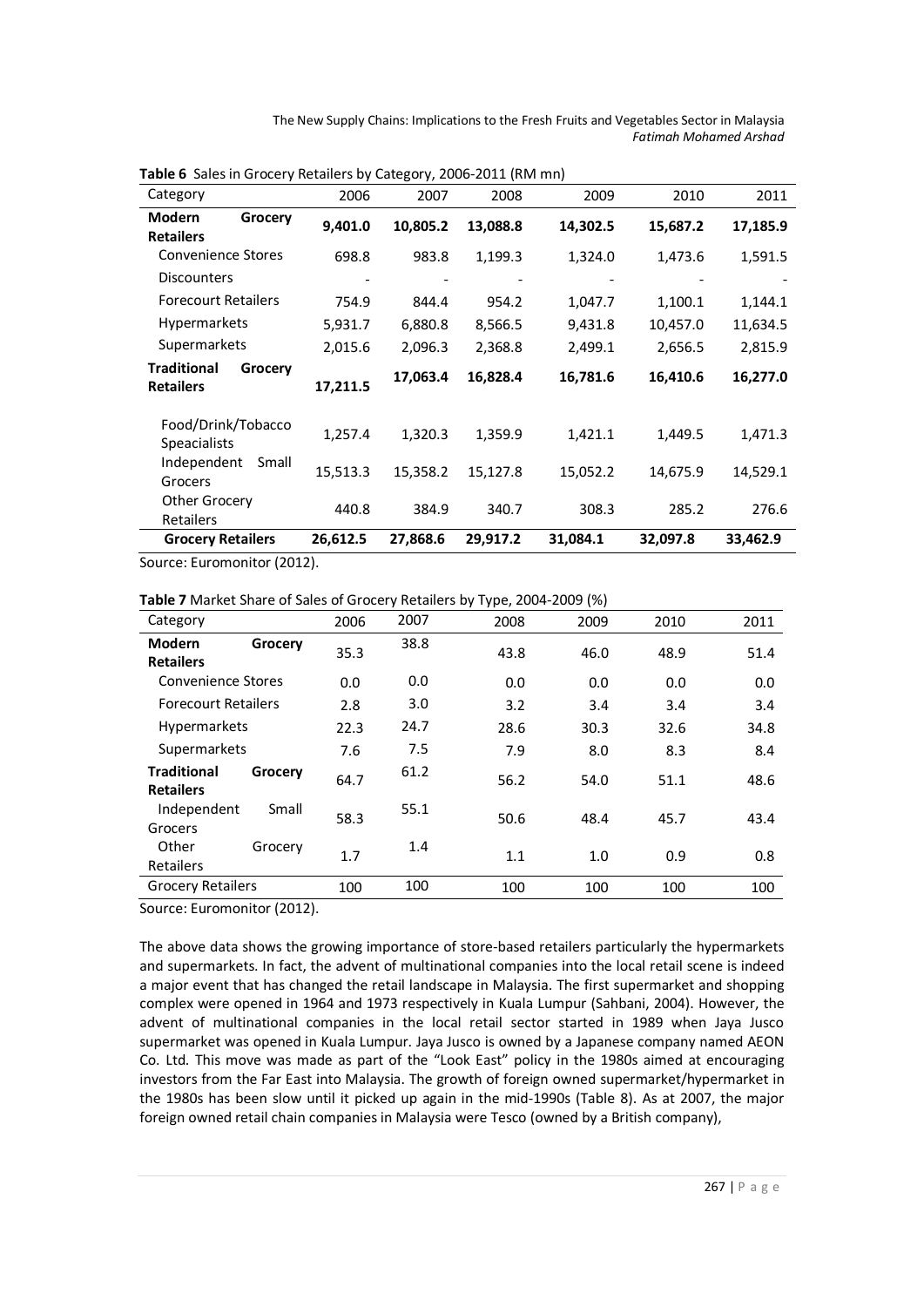Carrefour (French), Giant (Hong Kong) and Jaya Jusco (Japanese). As shown in Table 6, data provided by the KPDNHEP $4$  shows that as of 2007, there were 144 foreign-owned retail stores operating in the country. Carrefour intended to open six more branches in 2008-9, while Jusco would open two more branches. The average annual rate of growth of these retail chains, between 1992 and 2007, was estimated at 23.6%. However, by the early  $21^{st}$  century, the figure was much higher, that is, about and Carrefour (22.9%) (Table 9). 65.3% per year. This was largely due to the taking over of Giant and Cold Storage by the Dairy Farms Co. in 2002. By 2003, the cumulative total of foreign-owned retail stores reached almost half of the expected total in 2009. The local supermarkets include The Store, Xtra Supercentre, Billion, Parkson, Econsave and Mydin. In terms of capital ownership, Giant's retail chains are 100% owned by a Hong Kong based company (Companies Commission of Malaysia, 2007). Local participation is the highest in the Jaya Jusco retail chains, where the local equity share was reported to be at 48.3%, TESCO (30%)

|       | Tesco                |                      | Carrefour            |                      | Jusco                |                      | Giant                |                | All              |                |        |
|-------|----------------------|----------------------|----------------------|----------------------|----------------------|----------------------|----------------------|----------------|------------------|----------------|--------|
| Year  | No.                  | Cum.<br>total        | No.                  | Cum.<br>total        | No.                  | Cum.<br>total        | No.                  | Cum.<br>total  | No.              | Cum.<br>total  | Cum. % |
| 1980  | $\ddot{\phantom{0}}$ |                      | $\ddotsc$            | $\ddot{\phantom{0}}$ | $\ldots$             | $\ddot{\phantom{0}}$ | $\mathbf 1$          | $\mathbf{1}$   | $\overline{2}$   | $\overline{2}$ | 0.7    |
| 1981  | $\ddot{\phantom{0}}$ |                      |                      |                      | $\ddotsc$            |                      | 0                    | $\mathbf{1}$   | $\mathbf 0$      | 2              | 0.7    |
| 1982  |                      |                      |                      |                      | $\cdot$ .            |                      | 0                    | 1              | 0                | $\overline{2}$ | 0.7    |
| 1983  |                      |                      |                      |                      |                      |                      | 0                    | 1              | $\mathbf 0$      | 2              | 0.7    |
| 1984  |                      |                      | $\ddot{\phantom{0}}$ | $\cdot$ $\cdot$      | $\cdot$ .            |                      | 0                    | 1              | $\mathbf 0$      | 2              | 0.7    |
| 1985  |                      |                      | $\ddot{\phantom{0}}$ | $\cdot$ $\cdot$      | $\ddotsc$            |                      | $\mathbf 1$          | 2              | $\mathbf 1$      | 3              | 1.3    |
| 1986  |                      |                      |                      |                      | $\cdot$ .            |                      | 0                    | 2              | $\mathbf 0$      | 3              | 1.3    |
| 1987  |                      |                      |                      |                      | $\ddotsc$            |                      | $\mathbf 1$          | 3              | 1                | 4              | 2.0    |
| 1988  |                      |                      |                      |                      | $\ddot{\phantom{0}}$ | $\ddot{\phantom{0}}$ | 0                    | 3              | $\mathbf 0$      | 4              | 2.0    |
| 1989  |                      |                      | $\cdot$ .            | $\cdot$ .            | 1                    | 1                    | 0                    | 3              | 1                | 5              | 2.7    |
| 1990  | $\ddot{\phantom{0}}$ | $\ddot{\phantom{0}}$ | $\ddot{\phantom{0}}$ | $\ddot{\phantom{0}}$ | 0                    | 1                    | 0                    | 3              | $\Omega$         | 5              | 2.7    |
| 1991  | $\ddot{\phantom{0}}$ |                      |                      | $\ddot{\phantom{0}}$ | 1                    | 2                    | 0                    | 3              | $\mathbf{1}$     | 6              | 3.3    |
| 1992  | $\ddot{\phantom{0}}$ |                      |                      |                      | 1                    | 3                    | $\mathbf{1}$         | 4              | 2                | 8              | 4.7    |
| 1993  | $\ddot{\phantom{0}}$ |                      |                      | $\ddotsc$            | 0                    | 3                    | 0                    | 4              | $\mathbf 0$      | 8              | 4.7    |
| 1994  |                      |                      | 1                    | $\mathbf{1}$         | 0                    | 3                    | 0                    | 4              | $\mathbf{1}$     | 9              | 5.3    |
| 1995  | $\ddot{\phantom{a}}$ |                      | 0                    | $\mathbf{1}$         | $\overline{2}$       | 5                    | $\mathbf 1$          | 5              | 3                | 12             | 7.3    |
| 1996  | $\ddot{\phantom{0}}$ | $\ddot{\phantom{0}}$ | 1                    | $\mathbf 2$          | 0                    | 5                    | 0                    | 5              | $\mathbf{1}$     | 13             | 8.0    |
| 1997  |                      |                      | 1                    | 3                    | $\mathbf{1}$         | 6                    | $\pmb{0}$            | 5              | 2                | 15             | 9.3    |
| 1998  | $\ddot{\phantom{0}}$ |                      | 2                    | 5                    | 0                    | 6                    | $\overline{2}$       | $\overline{7}$ | $\overline{4}$   | 19             | 12.0   |
| 1999  | $\ddot{\phantom{0}}$ | $\ddotsc$            | 1                    | 6                    | 1                    | 7                    | 0                    | $\overline{7}$ | 2                | 21             | 13.3   |
| 2000  | $\ddot{\phantom{0}}$ |                      | $\mathbf 0$          | 6                    | $\mathbf{1}$         | 8                    | 4                    | 11             | 5                | 26             | 16.7   |
| 2001  | $\ddot{\phantom{0}}$ | $\ddot{\phantom{0}}$ | $\mathbf 0$          | 6                    | 0                    | 8                    | 6                    | 17             | 6                | 32             | 20.7   |
| 2002  | 3                    | 3                    | $\mathbf 0$          | 6                    | $\mathbf{1}$         | 9                    | 3                    | 20             | $\overline{7}$   | 39             | 25.3   |
| 2003  | $\overline{2}$       | 5                    | 1                    | 7                    | 1                    | 10                   | 32                   | 52             | 36               | 75             | 49.3   |
| 2004  | 1                    | 6                    | 1                    | 8                    | 1                    | 11                   | $\overline{7}$       | 59             | 10               | 85             | 56.0   |
| 2005  | 4                    | 10                   | 1                    | 9                    | 3                    | 14                   | 12                   | 71             | 20               | 105            | 69.3   |
| 2006  | $\mathbf 1$          | 11                   | 2                    | 11                   | 5                    | 19                   | 16                   | 87             | 24               | 129            | 85.3   |
| 2007  | 4                    | 15                   | 3                    | 14                   | 1                    | 21                   | 6                    | 93             | 15               | 144            | 94.7   |
| 2008  | $\ddot{\phantom{0}}$ | $\ddotsc$            | 5                    | 19                   | $\overline{2}$       | 23                   | $\ddot{\phantom{0}}$ | $\ddotsc$      | 7                | 149            | 99.3   |
| 2009  |                      |                      | 1                    | 20                   | $\ddotsc$            | $\ddotsc$            | $\ddotsc$            | $\ddotsc$      | $\mathbf{1}$     | 150            | 100.0  |
| Total | 15                   |                      | 20                   |                      | 22                   |                      | 93                   |                | 150 <sup>b</sup> |                |        |

Source: Ministry of Domestic Trade and Consumer Affairs (KPDNHEP), (2008) a: Data as at February 2008. b: Total number of foreign-owned retail chains reported by KPDNHEP was 154. However, four Jaya Jusco retail stores do not provide date of operation.

<span id="page-13-0"></span><sup>4</sup> KPDNHEP is *Kementerian Perdagangan Dalam Negeri dan Hal Ehwal Pengguna* or Ministry of Domestic Trade and Consumer Affairs.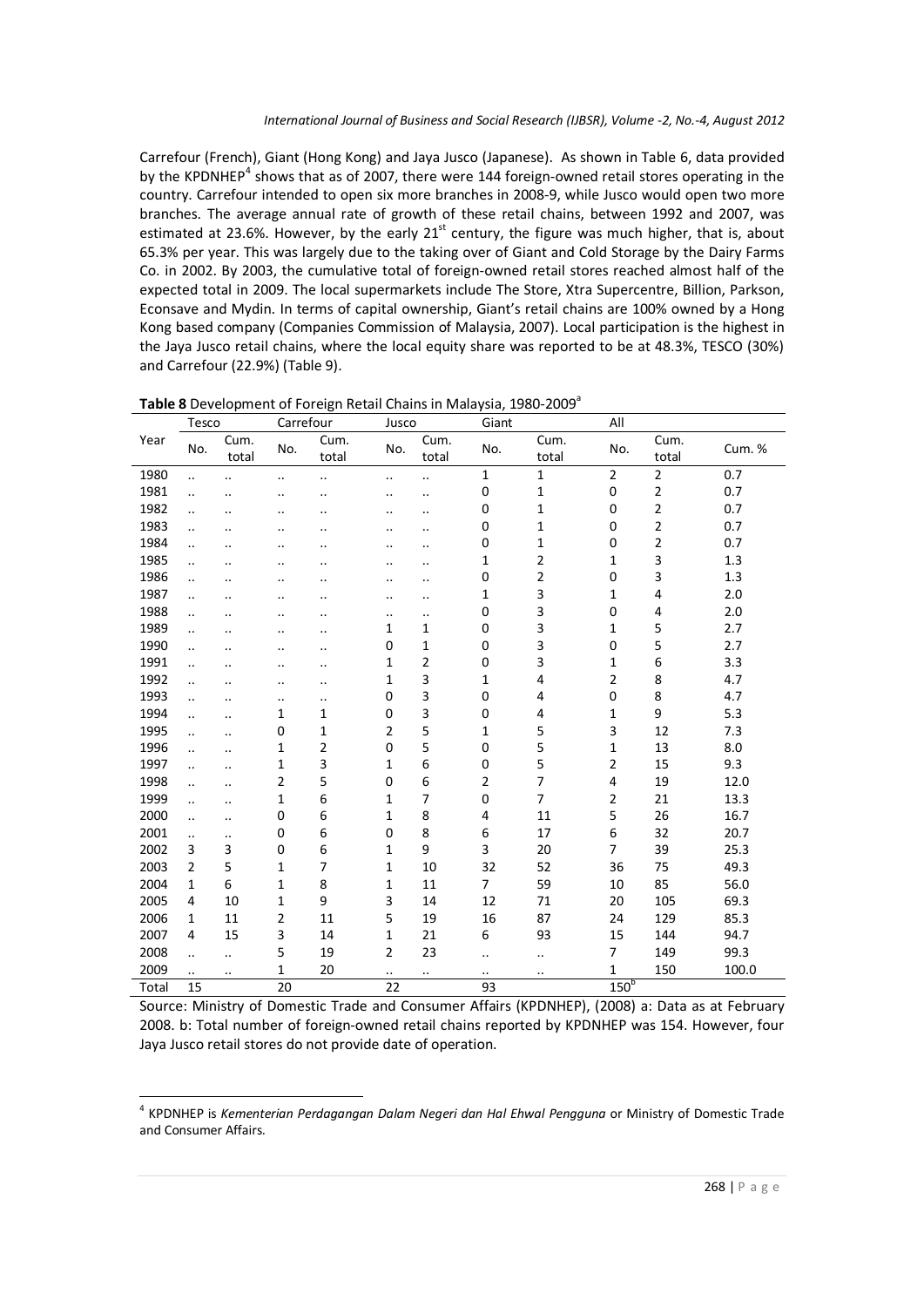|              | Year        | Capital Ownership | (RM<br>paid<br>Capital |                     |          |
|--------------|-------------|-------------------|------------------------|---------------------|----------|
| Firm         | Established | Foreign           | Local                  | Nationality         | million) |
| Jaya Jusco   | 2004        | 51.7              | 48.3                   | Japan               | 175.5    |
| Giant        | 1994        | 100.0             | 0.0                    | Hong Kong<br>United | 491.3    |
| <b>TESCO</b> | 2000        | 70.0              | 30.0                   | Kingdom             | 56       |
| Carrefour    | 1992        | 77.1              | 22.9                   | France              | 505.7    |

**Table 9** Multi-national Retail Chains in Malaysia, 2008

Source: Companies Commission of Malaysia (2007).

In 2007, about 39% or 59 of the large scale retailers were multi-national companies. The growth of these companies in terms of number was rapid after 2002 (Figure 4). This was largely due to favourable policies on the government's part in promoting distributive trade in the country.



Year

## **Figure 4** Number and Cumulative Total of Hypermarkets in Malaysia, 1994-2009

| <b>Table 10</b> Malaysia: Multi-national Retail Stores by Unit and Floor Areas, 2008 |     |       |                   |       |                 |  |
|--------------------------------------------------------------------------------------|-----|-------|-------------------|-------|-----------------|--|
|                                                                                      |     |       | Floor<br>Areas    |       |                 |  |
| <b>Retail Store</b>                                                                  | No. | %     | (m <sup>2</sup> ) | %     | Average $(m^2)$ |  |
| Tesco                                                                                | 15  | 9.8   | 133,000           | 13.9  | 8,867           |  |
| Carrefour                                                                            | 20  | 13.1  | 182,600           | 19.1  | 9,130           |  |
| Jusco                                                                                | 25  | 16.3  | 329,076           | 34.4  | 13,163          |  |
| Giant                                                                                | 93  | 60.8  | 312.175           | 32.6  | 3,357           |  |
| Total                                                                                | 153 | 100.0 | 956,851           | 100.0 | 6,254           |  |

Source: KPDNHEP (2008).

The total area of floor space of these multi-national retail stores is estimated at 956,851 (m<sup>2</sup>) (Table 10). In terms of units, there are 93 Giant stores in Malaysia which accounted for 60.8% of the total compared to 16.3%, 13.1% and 9.8% for Jaya Jusco, Carrefour and Tesco. However, in terms of space,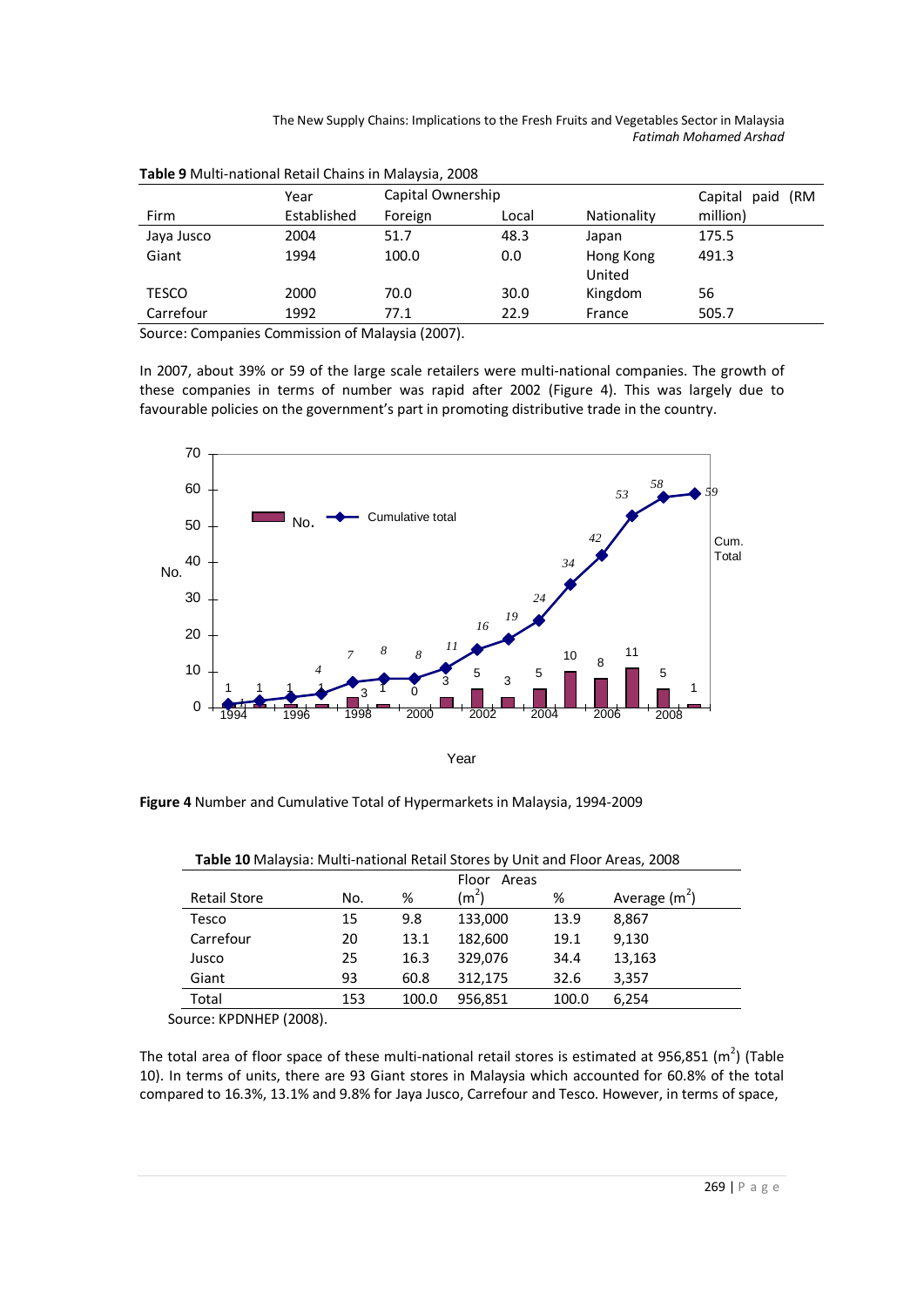Jaya Jusco accounted the highest, i.e., a little more than one-third of the total. Among the four retailers, the average floor areas for Jaya Jusco is the highest at 13, 136 (m<sup>2</sup>) (Figure 5).



**Figure 5** Foreign Retail Stores by Number and Floor Space, 2006 (%)

The distribution of store-based retailers is concentrated in the highly urbanized areas and states such as Kuala Lumpur and Selangor respectively and other states such as Johor and Pulau Pinang (Table 9).

| State               | No. Retailers | %    | Floor<br>Areas<br>(m <sup>2</sup> ) | %    |
|---------------------|---------------|------|-------------------------------------|------|
| Selangor            | 57            | 37.3 | 379,965.5                           | 39.7 |
| Melaka              | 5             | 3.3  | 44,190.4                            | 4.6  |
| Kedah               | 4             | 2.6  | 18,638.0                            | 1.9  |
| <b>Pulau Pinang</b> | 11            | 7.2  | 88,050.5                            | 9.2  |
| Perak               | 6             | 3.9  | 64,688.6                            | 6.8  |
| Kuala Lumpur        | 24            | 15.7 | 142,280.0                           | 14.9 |
| Johor               | 19            | 12.4 | 113,285.5                           | 11.8 |
| Negeri              |               |      |                                     |      |
| Sembilan            | 9             | 5.9  | 51,971.0                            | 5.4  |
| Putrajaya           | 1             | 0.7  | 8,100.0                             | 0.8  |
| Sabah               | 12            | 7.8  | 36,424.0                            | 3.8  |
| Labuan              | 1             | 0.7  | 897.0                               | 0.1  |
| Pahang              | 1             | 0.7  | 5,328.0                             | 0.6  |
| Sarawak             | 3             | 2.0  | 3,032.0                             | 0.3  |
| Total               | 153           | 100  | 956,850.5                           | 100  |

Table 11 Number of Retailers and Floor Areas (m<sup>2)</sup> by States, 2006

Source: Ministry of Domestic Trade and ConsumerAffairs (2008).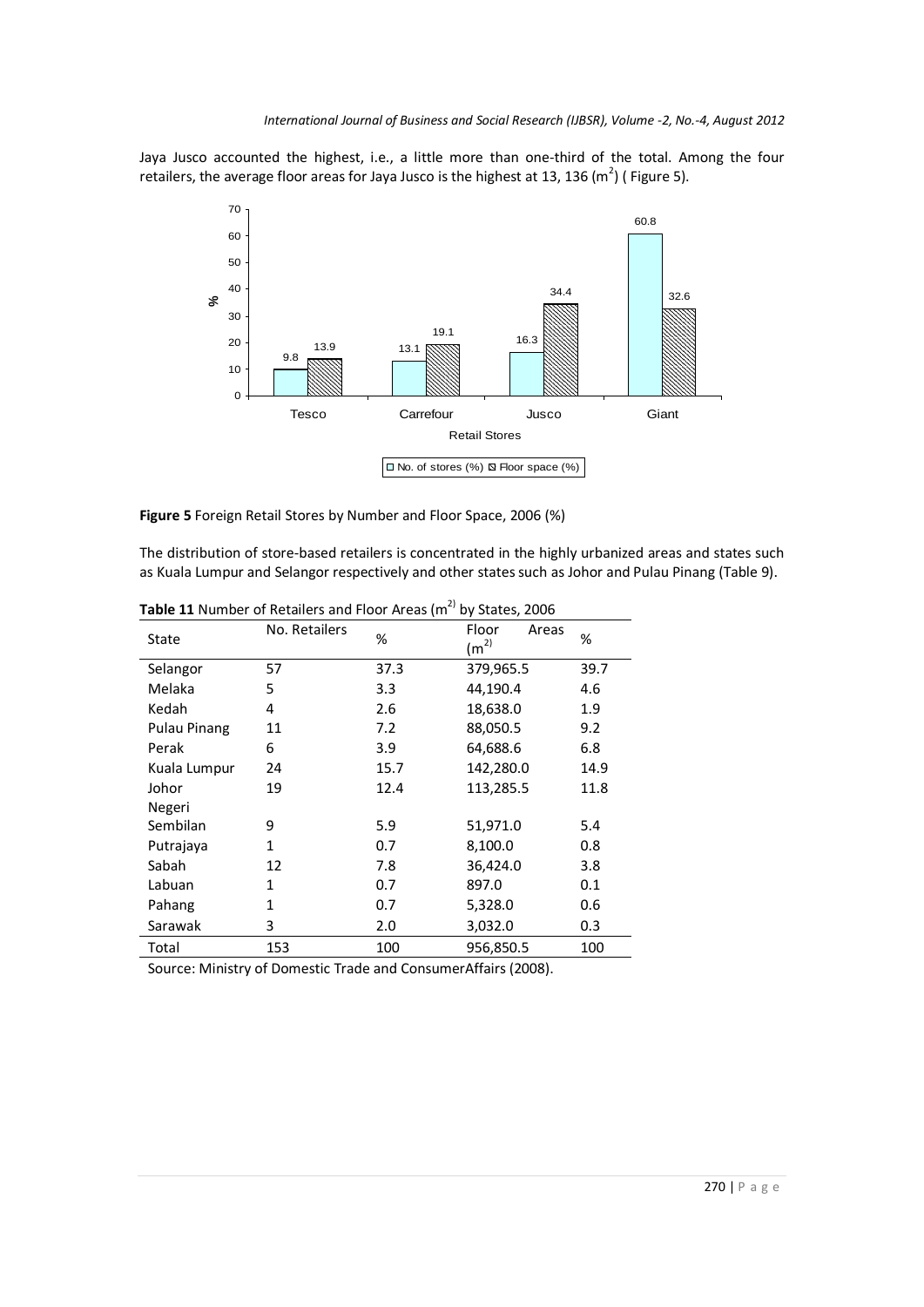|                               | All |      |                          | Tesco |           | Carrefour                    |    | Giant |           | Jusco |  |
|-------------------------------|-----|------|--------------------------|-------|-----------|------------------------------|----|-------|-----------|-------|--|
| Type                          | No. | %    | No.                      | %     | <b>No</b> | %                            | No | %     | <b>No</b> | %     |  |
| Hypermarket                   | 57  | 37.3 | 13                       | 86.7  | 20        | 100                          | 24 | 25.8  | ۰         |       |  |
| Supermarket                   | 54  | 35.3 | ۳                        |       |           | $\qquad \qquad \blacksquare$ | 54 | 58.1  | ۰         |       |  |
| Superstore                    | 15  | 9.8  | 1                        | 6.7   | ٠         | $\overline{\phantom{0}}$     | 14 | 15.1  |           |       |  |
| Fresh<br>Food<br>Distribution |     |      |                          |       |           |                              |    |       |           |       |  |
| Centre                        | 1   | 0.7  | $\overline{\phantom{a}}$ | 0.0   | ٠         |                              |    |       |           |       |  |
| Departmental                  |     |      |                          |       |           |                              |    |       |           |       |  |
| Store                         | 26  | 17.0 | 1                        | 6.7   |           | $\overline{\phantom{a}}$     | 1  | 1.1   | 26        | 100   |  |
| Total                         | 153 | 100  | 15                       | 100   | 20        | 100                          | 93 | 100   | 26        | 100   |  |

**Table 12** Malaysia: Number of Multi-national Retail Chains, as at February 2008

A total of 57 stores or 37.3% of the multi-national retail chains as at February 2008 was hypermarkets (Table 12). About 35.3% were supermarkets and 17% were departmental stores. Carrefour specializes in hypermarkets, whereas Tesco has 13 hypermarkets and one superstore and one departmental store. Giant appears to be diversified in its retail activities. A total 58% of its stores is supermarkets, one-quarter hypermarkets and the rest are superstores and departmental stores.

## **4.2 Growing Concentration of the Store-based Retailers**

Even at the global level, there exists some degree of market concentration in the agri-food supply and retail chains. According to DFID (2004), Wal Mart was the world's largest grocer and the top 30 companies account for around one third of global grocery sales in 2003 (DFID, 2004 and PECC, 2005). Table 13 provides evidence of market concentration measured as the share of the top five retailers in the country's food market (or CR5). It is evident that the share of top five retailers in some of the developed economies is more than 40%. It is reported that in Germany, the UK, and France, the supermarket shares of food retail are at 70-80%.

In the developing economies, the same trend is observed; where rapid growth economies such as Thailand, the concentration ratio is relatively higher than other countries such as Indonesia and Vietnam. There are a number of estimates for concentration of food market in Malaysia. For instance, PECC (2005) and Hu (2005) estimated that the top 5 retailers accounted for 25% of the food market in Malaysia (Table 11). Azizi h (2006) estimated that the share of supermarkets and hypermarkets in the national food retail has increased from 27% in 1999 to 31% in 2001. The two major global retail chains, namely Tesco and Carrefour accounted for 46% of the hypermarket retail market (Euromonitor, 2005). The hypermarkets have also been able to secure consumers' demand with 31% of urban Malaysian shoppers perceived that these two outlets as their main shopping destination.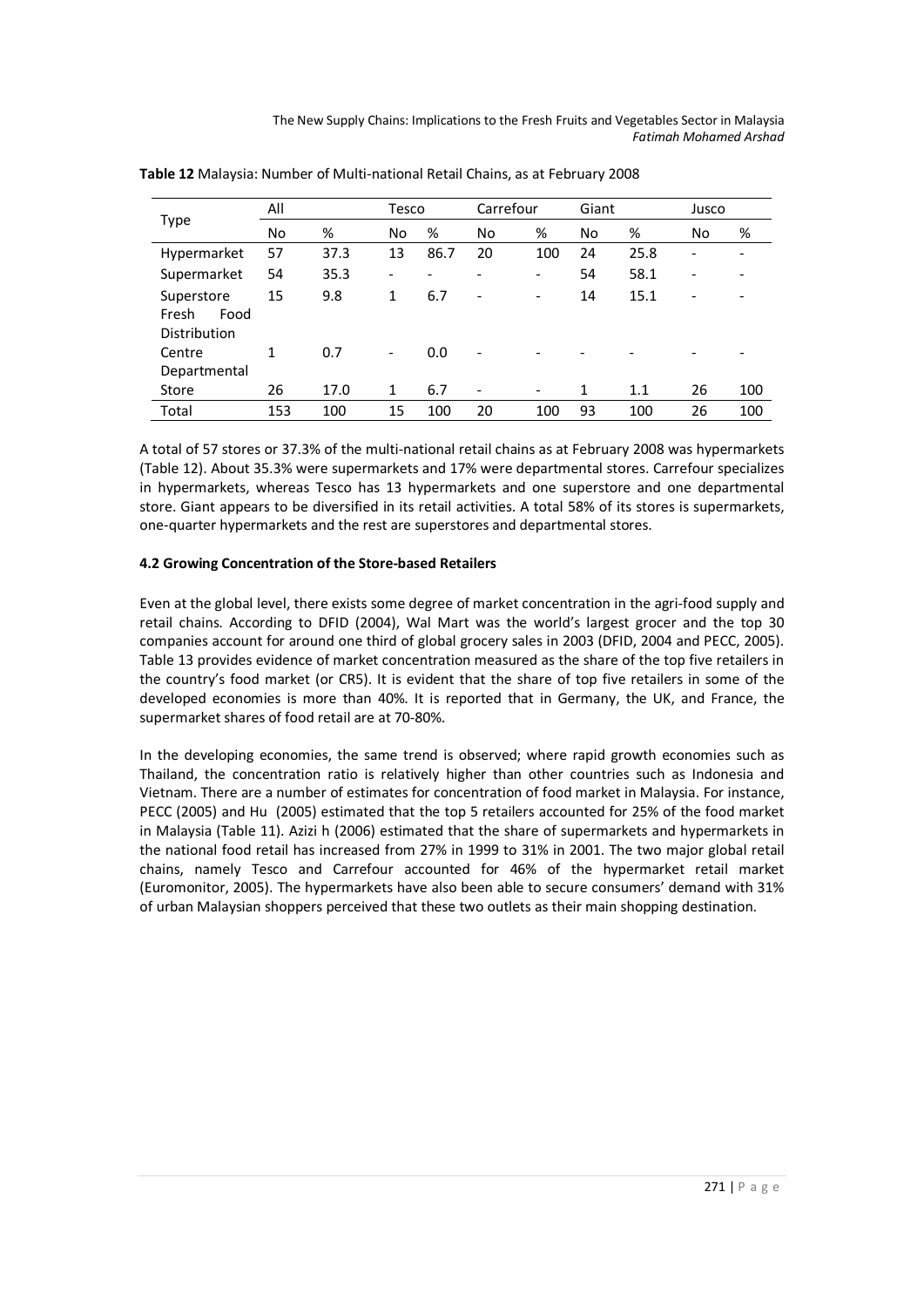| Country     | Share of top 5 retailers (%) |
|-------------|------------------------------|
| Australia   | 38.5                         |
| Canada      | 69.9                         |
| China       | 4.2                          |
| Hong Kong   | 50.5                         |
| Japan       | 17.8                         |
| Korea       | 13.5                         |
| New Zealand | 61.3                         |
| Singapore   | 73.1                         |
| Taiwan      | 23.6                         |
| Indonesia   | 3.8                          |
| Chile       | 33.7                         |
| Columbia    | 13                           |
| Malaysia    | 25                           |
| Mexico      | 43.3                         |
| Philippines | 3.6                          |
| Thailand    | 47.5                         |
| Vietnam     | 1.6                          |

**Table 13** Concentration of the Food Market in Selected Economies, 2003

Source: PECC (2005)

Note: Data for Australia (top 4) and Vietnam (top 3)

The two popular indices used to measure market concentration are Concentration Ratio (CR) and the Herfindahl-Hirschman Index<sup>[5](#page-17-0)</sup>. As explained earlier, CRs measure the percentage of market share owned by the *n* largest firms in the industry. The Herfindahl-Hirschman Index (or HHI) is a commonly accepted measure of market concentration. The HHI takes into account the relative size and distribution of the firms in a market and approaches zero when a market consists of a large number of firms of relatively equal size. The HHI increases both as the number of firms in the market decreases and as the disparity in size between those firms increases.

In terms of the share of sales of the grocery retailers, it was found that the CR4 has increased from 28.9% in 2006 to 40.1 in 2011. The top four grocery retailers are GCH Retail (M) Sdn Bhd, Tesco Stores (M) Sdn Bhd, Carrefour and Econsave Cash & Carry Sdn Bhd. Among the four, GCH Retail (M) Sdn Bhd accounted for While the HHI index was estimated to be more than 2,500 which suggests a concentrated industry.

$$
CR_n = X_1 + X_2 + \dots X_n
$$

where  $X_i$  is the market share of the  $i^{\text{th}}$  firm.

The Herfindahl-Hirshman Index (HHI) developed by Herfindahl and and Hirshman (1950) is defined as the sum of squares of the market shares of each individual firm which is expressed as:

$$
\mathsf{H}\mathsf{H}\mathsf{H}=\sum_i^n X_i^2
$$

where X*<sup>i</sup>* is the market share of the *i*th firm and *n* is the number of firms in the industry.

<span id="page-17-0"></span><sup>5</sup> Market Concentration Ratios (CR) measure the percentage of market share owned by the *<sup>n</sup>* largest firms in the industry (Bain, 1968). The concentration ratio (CR) can be expressed as: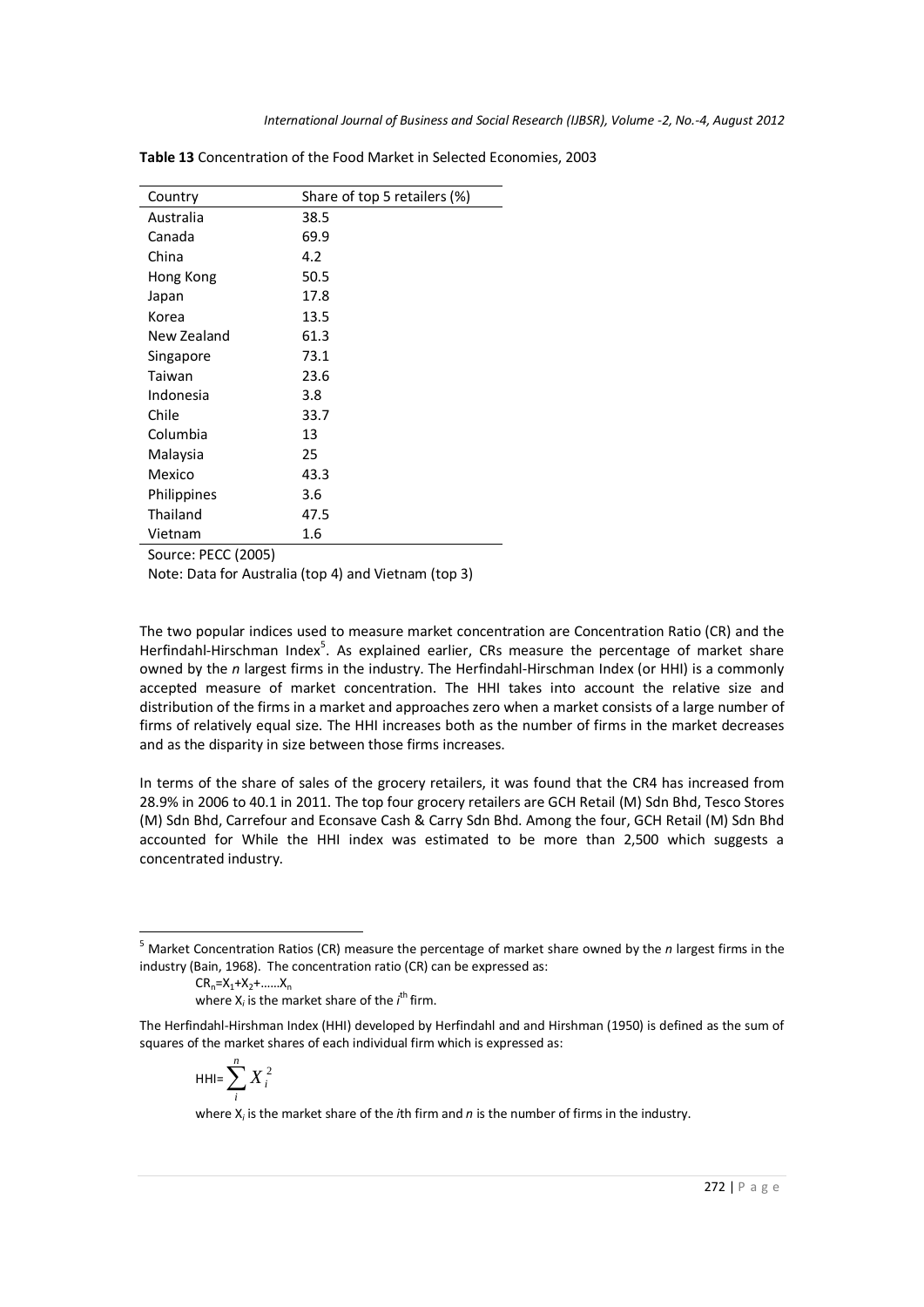| <b>Brand</b>            | Company                                                    | 2008 | 2009 | 2010 | 2011 |
|-------------------------|------------------------------------------------------------|------|------|------|------|
| Giant                   | GCH Retail (M)<br>Sdn Bhd                                  | 11.1 | 11.6 | 12.1 | 12.9 |
| Tesco                   | <b>Stores</b><br>Tesco<br>(Malaysia)<br>Sdn<br>Bhd         | 8.5  | 9.0  | 9.3  | 10.0 |
| Carrefour               | Carrefour<br>Magnificient<br>Diagraph<br>Sdn<br><b>Bhd</b> | 5.3  | 5.2  | 5.4  | 5.3  |
| <b>Giant Superstore</b> | GCH Retail (M)<br>Sdn Bhd                                  | 2.3  | 3.3  | 4.4  | 5.0  |
| Econsave                | Cash<br>Econsave<br>& Carry Sdn Bhd                        | 3.3  | 3.5  | 3.8  | 4.3  |
| 7-Eleven                | 7-Eleven<br>Malaysia<br>Sdn<br><b>Bhd</b>                  | 3.7  | 3.8  | 4.0  | 4.1  |
| <b>Tesco Extra</b>      | Stores<br>Tesco<br>(Malaysia)<br>Sdn<br><b>Bhd</b>         | 2.1  | 2.1  | 2.1  | 2.0  |
| Kedai Mesra             | Petronas<br>Dagangan Bhd                                   | 1.3  | 1.4  | 1.4  | 1.4  |
| My Mydin                | Mydin<br>Mohamed<br><b>Holdings Bhd</b>                    | 0.2  | 0.3  | 0.5  | 0.9  |
| Esso                    | Esso<br>Malaysia<br><b>Bhd</b>                             | 0.2  | 0.5  | 0.7  | 0.8  |
| Cold Storage            | GCH Retail (M)<br>Sdn Bhd                                  | 0.7  | 0.6  | 0.6  | 0.6  |
| Pacific                 | Store Corp Bhd,<br>The                                     | 0.6  | 0.5  | 0.5  | 0.5  |
| Shell Select            | Malaysia<br>Shell<br>Ltd                                   | 0.4  | 0.4  | 0.5  | 0.5  |
| 99 Speedmart            | 99<br>Speedmart<br>Sdn Bhd                                 | 0.2  | 0.3  | 0.4  | 0.4  |
| Sulwah                  | Sulwah<br>Corp<br>Bhd                                      | 0.4  | 0.4  | 0.4  | 0.4  |
| <b>Star Mart</b>        | Chevron<br>Malaysia Ltd                                    | 0.4  | 0.5  | 0.5  | 0.4  |
| <b>BHP</b>              | Boustead<br>Petroleum<br>Marketing<br>Sdn<br>Bhd           | 0.3  | 0.3  | 0.3  | 0.3  |
| Ayamas                  | Food<br>Ayamas<br>Corp Sdn Bhd                             | 0.1  | 0.1  | 0.2  | 0.2  |
| Billion                 | <b>Billion Shopping</b><br>Centre Sdn Bhd                  | 0.2  | 0.2  | 0.2  | 0.2  |
| <b>KK Super Mart</b>    | KK<br>Supermart<br>Holdings<br>Sdn                         | 0.1  | 0.1  | 0.1  | 0.2  |

**Table 14** Grocery Retailers Brand Shares, 2008-2011 (%)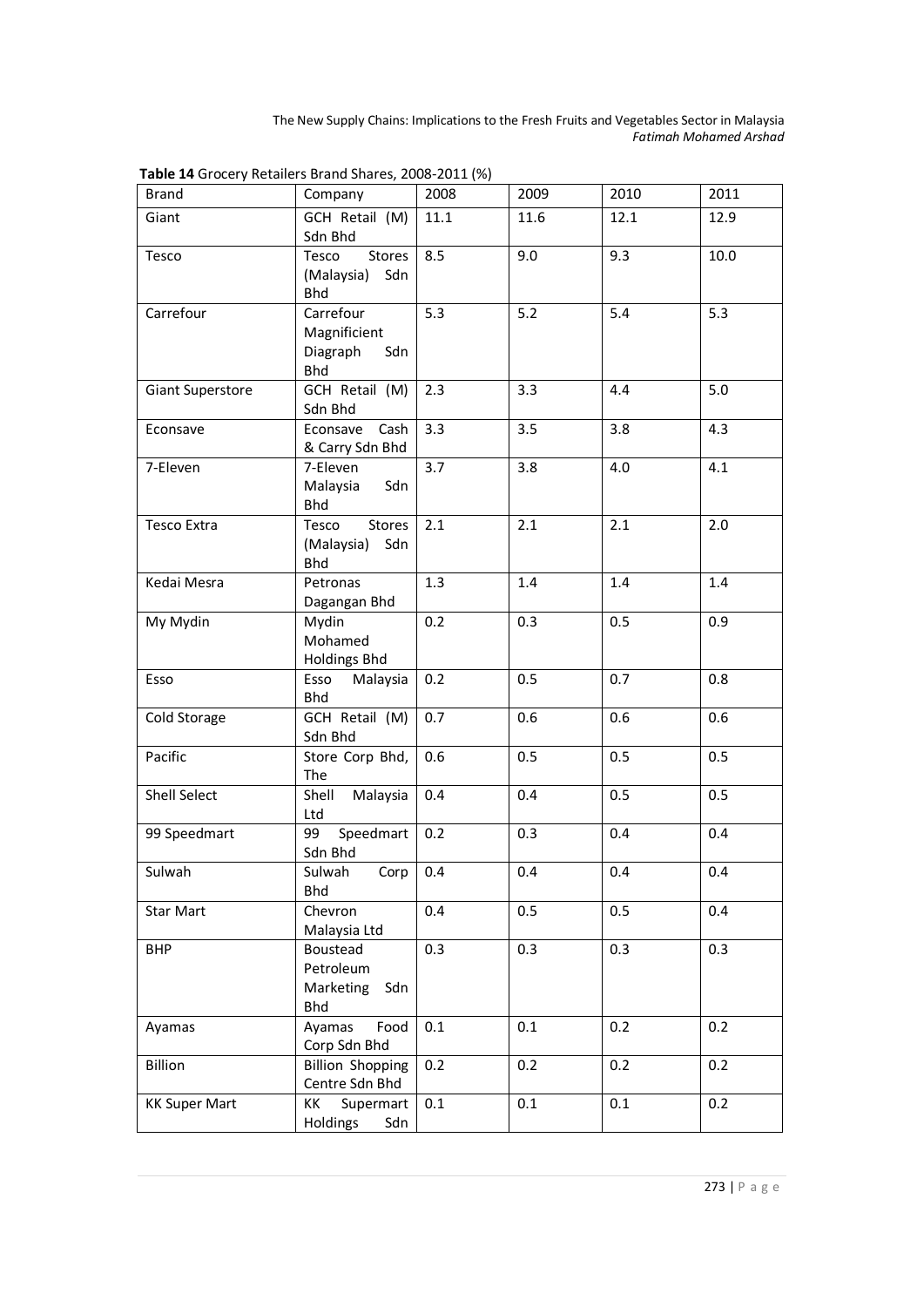|                 | <b>Bhd</b>         |          |         |         |         |         |
|-----------------|--------------------|----------|---------|---------|---------|---------|
| Mobil           | Ecco<br><b>Bhd</b> | Malaysia | 0.3     | 0.2     |         |         |
|                 |                    |          |         |         |         |         |
| Others          |                    |          | 58.3    | 55.7    | 52.6    | 49.7    |
| Total           |                    |          | 100.0   | 100.0   | 100.0   | 100.0   |
| CR4             |                    |          | 27.2    | 29.1    | 31.2    | 33.2    |
| CR <sub>8</sub> |                    |          | 37.6    | 39.9    | 42.5    | 45.0    |
| HHI             |                    |          | 3,660.1 | 3,390.8 | 3,087.3 | 2,833.9 |

*International Journal of Business and Social Research (IJBSR), Volume -2, No.-4, August 2012*

Table 14 provides the share of groceries brands among the store-based groceries. The top four brands are Giants, Tesco, Carrefour and Giant Superstore. The CR4 value has increased from 27.2% in 2006 to 33.2% indicating a growing concentration in the industry. Similarly the HHI indices suggest values of more than 2,500 which support this contention.

# **4.3 Barriers to Entry are High, Small Time Retailers are Slowly Displaced**

Barriers to entry is generally defined as the obstacles in the path of a firm which wants to enter a given market (Bain, 1968) or all the factors that deter or hinder new competitors to enter a specific market. Based on the above discussion, it is clear that the market for groceries is moving towards greater concentration which is made possible by the "high barriers to entry" to both the present and potential small scale retailers (such as independent groceries). As indicated in Table 7, the capital requirement of large scale retailers is very high beyond the capacity of small time retailers. The paid up capital for Carrefour is RM505b, Giant (RM491b), Jaya Jusco (RM175b). The largest local grocery store, i.e., The Store has a paid-up capital of RM 30m. Large amount of capital is required to run a large scale business to achieve some economies of scale in their operations. Clearly, capital is the major deterrent to new entrants of this industry.

Besides the high requirement of capital, the other forms of barriers to entry are management expertise, efficient logistics and state-of-the-art technology used in every level of supply chain practices. The new supply chain is considered as a new "retailing revolution" where new management and marketing concepts and ideas are translated to create an efficient delivery system that satisfy the stakeholders (producers, intermediaries and consumers). This is achieved through an efficient procurement system supported by modern logistics and technologies such as ICT and biotechnology. ICT is being used for communication as well as inventory management and Customer Relationship Management. Biotechnology is being applied to ensure quality product and produce for the consumers.

The marketing strategies of the new retail chains practices are barriers to entry to potential entrants**.** The new retailers operate on large scale which gives them the advantage of economies of scale. Equipped with modern technology (such as ICT and biotechnology), their logistical arrangement is advanced and efficient. Besides these advantages, they practise consumer-centric policies and strategies. Besides competitive prices, they compete on non-pricing strategies such as favourable shopping environment, high quality produce, a large variety of vegetables and fruits, labeling and branding, facilities to consumers and efficient transaction and a comprehensive package of customer relationship management (CRM). With large capital and global network, these retailers are able to outsource supplies from cheaper sources in the international market. The organizational characteristics of these chains as well as their consumer-driven strategies create high barriers to entry to new entrants into the industry. As proven in other developing economies, the growing strength of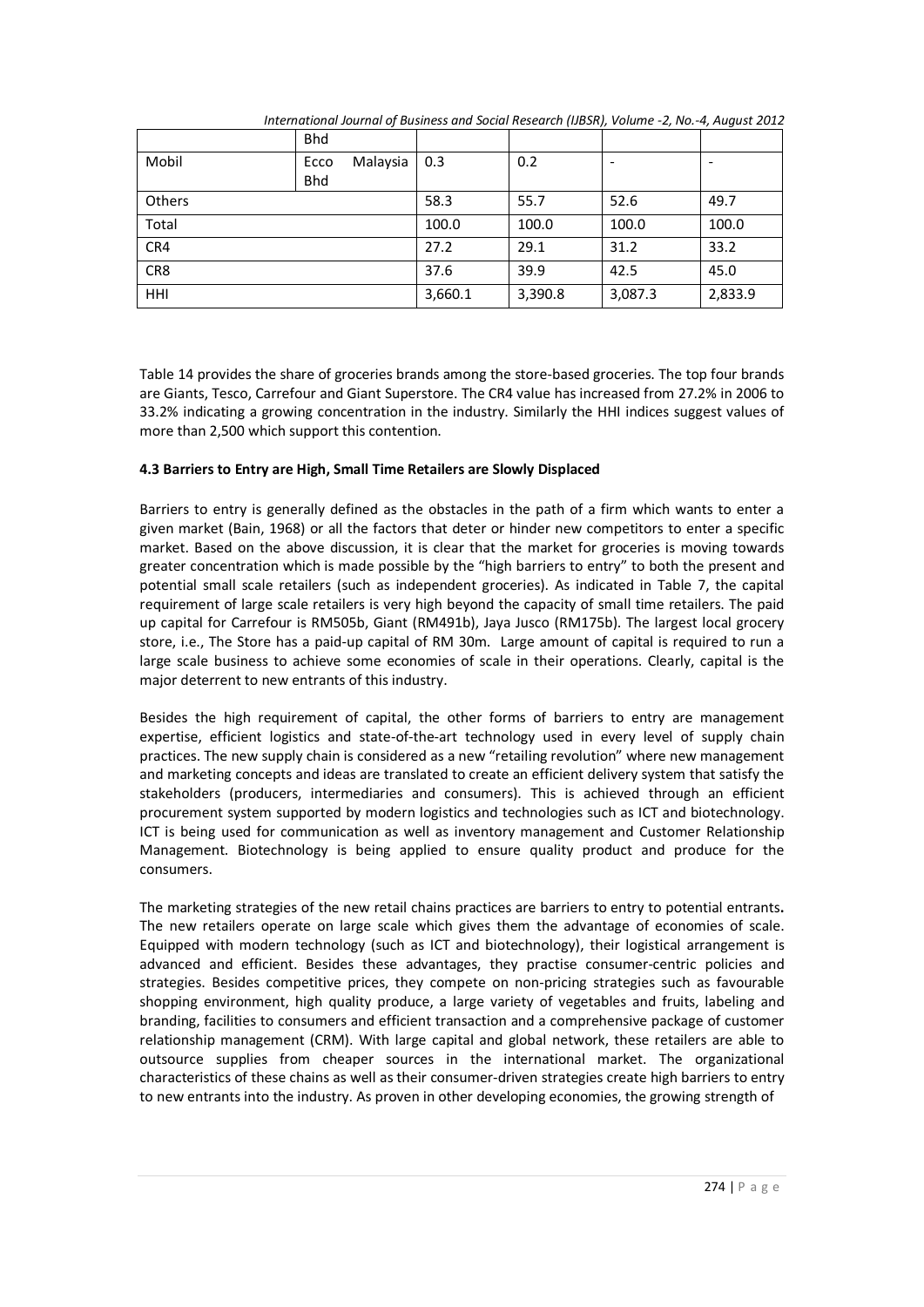these retail chains has not only marginalized small time retailers, but also deters new entrants into the industry.

## **4.4 Growth of New Intermediaries: The Packers and Multi-functional Wholesalers**

The grocery retail sector is growing actively at the expense of small scale retailers. Besides, the procurement system of these large retail chains tends to marginalize small and inefficient small producers who are not able to meet the quantity and strict quality demand. A new type of intermediary which is becoming important in the new supply chain is the "packers' who are basically performing a similar role like that of wholesalers with a special focus on packaging. Some large retailers are in the process of building up distribution centres, closer to the farms, to collect, re-pack the produce before they are displayed in the stores. Many chains are shifting from traditional wholesale markets to "dedicated wholesalers", who are regarded as more responsive to quality, safety, and consistency requirements than traditional wholesalers, who aggregate produce from many producers and may also be unable to supply the quantities required. The wholesalers seem to benefit from the new supply chain as they are in a better position to meet the supply requirements of the large retailers. Operating in a relatively large scale of business, the wholesalers are able to mobilize their transportation facilities and their packaging or packing centres to collect and re-pack the produce in accordance to the specifications made by the retailers.

A study carried out by Norsida et al., (2008) indicates that a little less than two-thirds of the sampled wholesalers have more than one business functions. The respondents reported to perform a number of combinations of functions such as transportation, packaging, cold storage besides their main core business of wholesaling, importing and exporting. As shown in Table 15, a total of 22 wholesalers (18.8%) stated involves in transportation activity, packaging (14.5%) and providing cold storage (13.7). These data suggest their multi-tasking marketing activities and the nature of involvement in the supply chain. The study estimated that about a quarter of the fresh produce supply of the hypermarkets came from the wholesalers. Hence, it is of no surprise that the wholesalers are involved in supply chain activities such as transportation, packing and storing.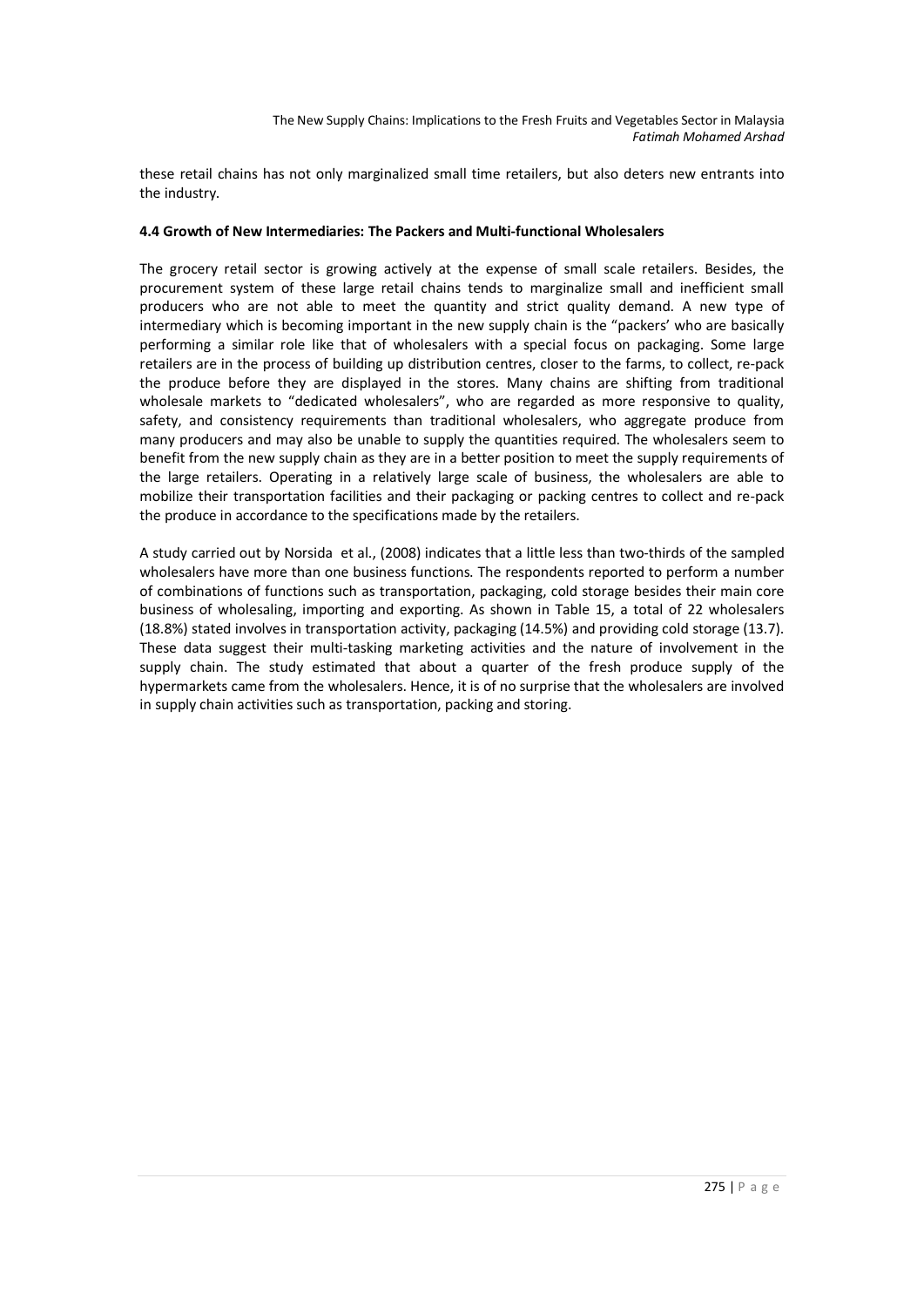| <b>Table 15</b> Multi-functional roles of fruits and vegetables wholesalers |                |      |
|-----------------------------------------------------------------------------|----------------|------|
| Roles                                                                       | No.            | %    |
| Wholesaling                                                                 | 42             | 35.9 |
| Wholesaling and transportation                                              | 33             | 28.2 |
| Wholesaling and others                                                      | 5              | 4.3  |
| Wholesaling, transportation, import and export                              | $\mathbf 1$    | 0.9  |
| Wholesaling, transportation and packaging                                   | 3              | 2.6  |
| Wholesaling, cold storage services, packaging and export                    | $\mathbf{1}$   | 0.9  |
| Wholesaling,<br>transportation,<br>cold<br>services,<br>storage             |                |      |
| packaging and export                                                        | 1              | 0.9  |
| Wholesaling,<br>transportation,<br>cold<br>storage<br>services,             |                |      |
| packaging, import and export                                                | $\overline{2}$ | 1.7  |
| Wholesaling,<br>transportation,<br>cold<br>services,<br>storage             |                |      |
| packaging, import, export and others                                        | 2              | 1.7  |
| Wholesaling, transportation and import                                      | $\mathbf{1}$   | 0.9  |
| Wholesaling, transportation and cold storage services                       | 5              | 4.3  |
| Wholesaling and packaging                                                   | $\overline{2}$ | 1.7  |
| Wholesaling, transportation, packaging and export                           | $\overline{2}$ | 1.7  |
| Wholesaling and import                                                      | $\overline{2}$ | 1.7  |
| Wholesaling, packaging and export                                           | 3              | 2.6  |
| Wholesaling, transportation and export                                      | $\mathbf{1}$   | 0.9  |
| Wholesaling, import and others                                              | 4              | 3.4  |
| Wholesaling, cold storage services, packaging and import                    | $\mathbf{1}$   | 0.9  |
| Wholesaling, cold storage services, import and export                       | $\mathbf{1}$   | 0.9  |
| Wholesaling and export                                                      | $\mathbf{1}$   | 0.9  |
| Wholesaling, , transportation, cold storage services, and                   |                |      |
| import                                                                      | $\overline{2}$ | 1.7  |
| Wholesaling, transportation, cold storage services, import                  |                |      |
| and export                                                                  | $\overline{2}$ | 1.7  |
| Total                                                                       | 117            | 100  |

| Table 15 Multi-functional roles of fruits and vegetables wholesalers |  |
|----------------------------------------------------------------------|--|
|----------------------------------------------------------------------|--|

## **3.5 The growth of Contractual Farming, but the "Unequal Partnership" Remains**

Supermarket practises private standards that are similar to export requirements for size, colour, safety, consistency, volume, packaging, labels, etc., which imply the need for production level investments in drip irrigation, greenhouses, advanced storage, hygienic services, and logistics (Daniele and Purcell, 2008). In Thailand, this demand can only be met by professional operators—usually organized groups or larger farmers who could deal directly with the buyers. Contract farming or marketing is a viable option to achieve this.

The Malaysian government through the Federal Agricultural Marketing Authority (FAMA) has encouraged and supported the contract farming activities among food producers by providing extension services, implementing accreditation schemes and functioning as the middlemen between the producers and buyers (including large scales and other types of buyers).

As at 2009, a total of 3,476 farmers was involved in contract farming. Being organized and supported by FAMA, it has carried a value of more than RM660 million. It operates contract marketing arrangements with fruit and vegetable, livestock, fresh-water fish, coconut and other producers. The main fruits considered suitable for such arrangements are watermelons, melons, mangoes and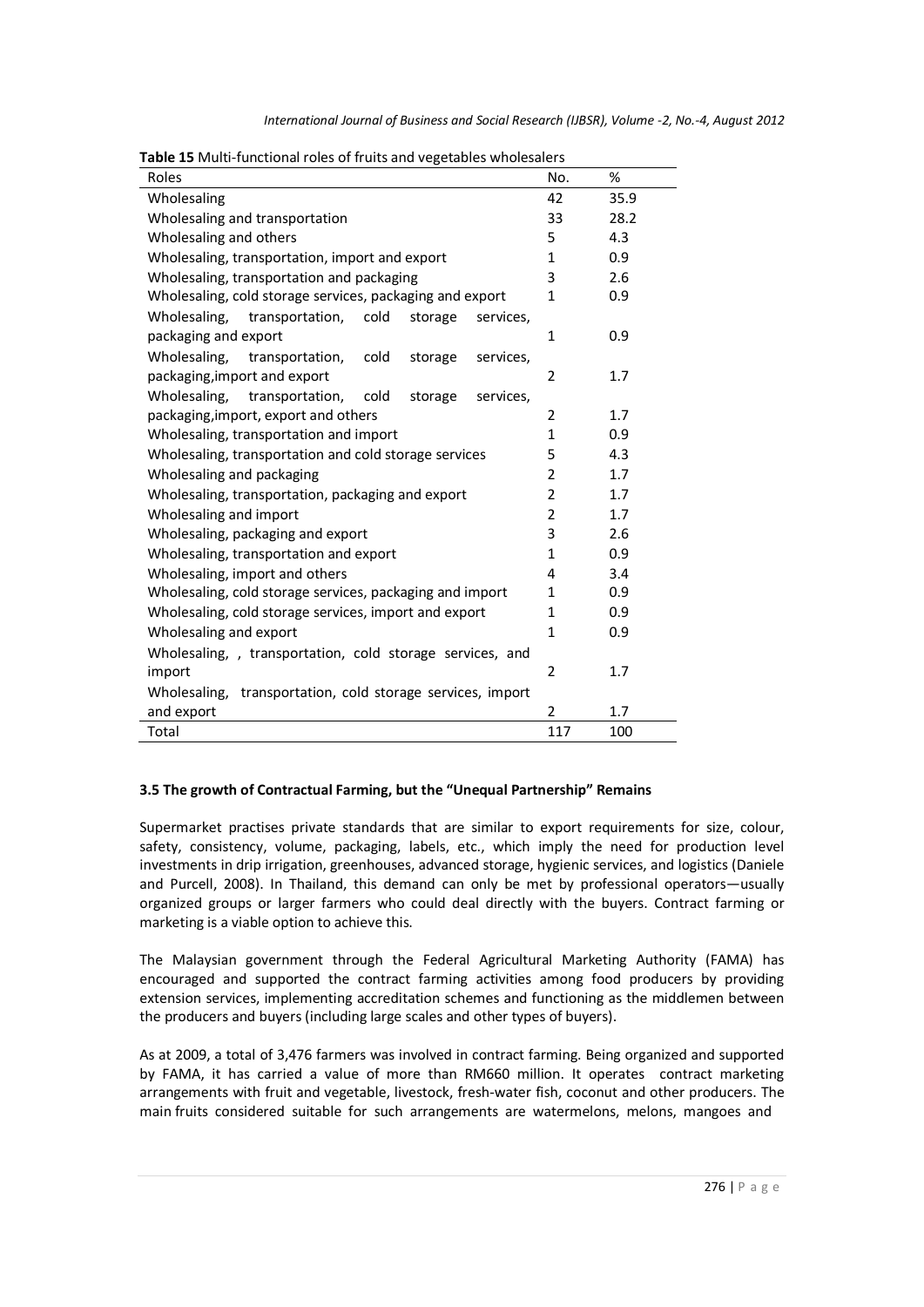pineapples, while the main vegetables are chillies, pumpkin, ginger and lady's finger (okra) (FAMA, 2010). To ensure that the farmers are in tune with the quality and safety demand of the chains, FAMA has implemented accreditation and extension programme. FAMA operates 41 collection centres, which funnel produce into seven distribution centres for delivery to the stores. About 63.2% of the produce was marketed by FAMA, while less than 2% received help from FAMA in terms of distribution arrangement and only less than 1% was able to market their product independently. Since this project is launched recently (under the Ninth Malaysia Plan's initiative, 2006-2010 Malaysia, 2006), the producers rely on FAMA for channelling their produce until they are able to stand on their own which is the ultimate aim of this project. Clearly, the project involves some elements of subsidy in that infrastructure costs and some staff costs are borne by FAMA and not charged to the farmers.

Norsida et al., (2008) indicates that out of 41 contract farmers interviewed, a total of 34 farmers or 82.9% was involved in contract marketing and 31 of the contracts were done informally or verbally. A total of 56.1% has contract with FAMA while the rest with wholesalers, collectors and hypermarkets. This study indicates that the contract farmers are largely young farmers, educated and aware of the advantages of contract farming. On the other hand, the farmers that were not involved in contract farming perceived that the contract incurred additional burden to them particularly, the paper work (56% of the respondents studied mentioned this). Almost half of the respondents mentioned lack of opportunities to be involved in this project. However, most of the contract farmers (76.3%) mentioned the problem of delayed payments by the retail stores as their major problem (despite a Government recommendation that payments be made within seven days). The difficulties farmers experience in supplying supermarkets in Asia are reflected in the fairly sharp decline in the numbers involved, as companies de-list suppliers who do not come up to the expectations in terms of volume, quality and delivery.

# **4.5 Absence of Major Structural Shift at the Farm Level**

Despite the retail revolution, there is no major structural shift at the farm level marketing. It is of no surprise that only a small percentage of farmers were able to supply to the new retail format. Norsida et al., (2008) indicated that majority of the farmers studied sold their produce to wholesalers (64%), collectors/transporters (26%) and only 1% reported to sell to hypermarkets. While the retailing of vegetables and fruits has modernized, the farm level marketing has not shown a parallel progress. The slow structural shift can be inferred from the marketing margin trend.

In the developed economies, an improvement in the marketing system is reflected in the increase in the price spread or marketing margin as more value-added activities are created through branding, packaging and processing. As a result, the share of the producers from the consumer price is relatively small as processing and value added activities involve additional costs. However, in the case of Malaysian vegetables and fruits, the share of producers of the consumer ringgit is high (more 40% compared to less than 20% in the developed countries) and it has not changed much in the last 15 years (Fatimah and Khalid, 2008). This is a typical figure for a marketing system where there are limited value added activities such as branding, packaging and processing. Although the marketing margin for these selected produce has increased, it is not large enough and at times unstable.

In the case of seasonal fruits such *as durian, duku langsat and rambutan*, the prices and margin continue to be unstable due to the inability of the system to absorb excesses of supply. All these symptoms show that there is no major structural shift in the agricultural marketing system at the farm level. In other words, the conventional method of selling through the multi-layered intermediaries is still prevalent. With it, the old problems of inefficient price discovery and limited incentives for better handling of produce still prevail. It is of no surprise that the marketing margin of these commodities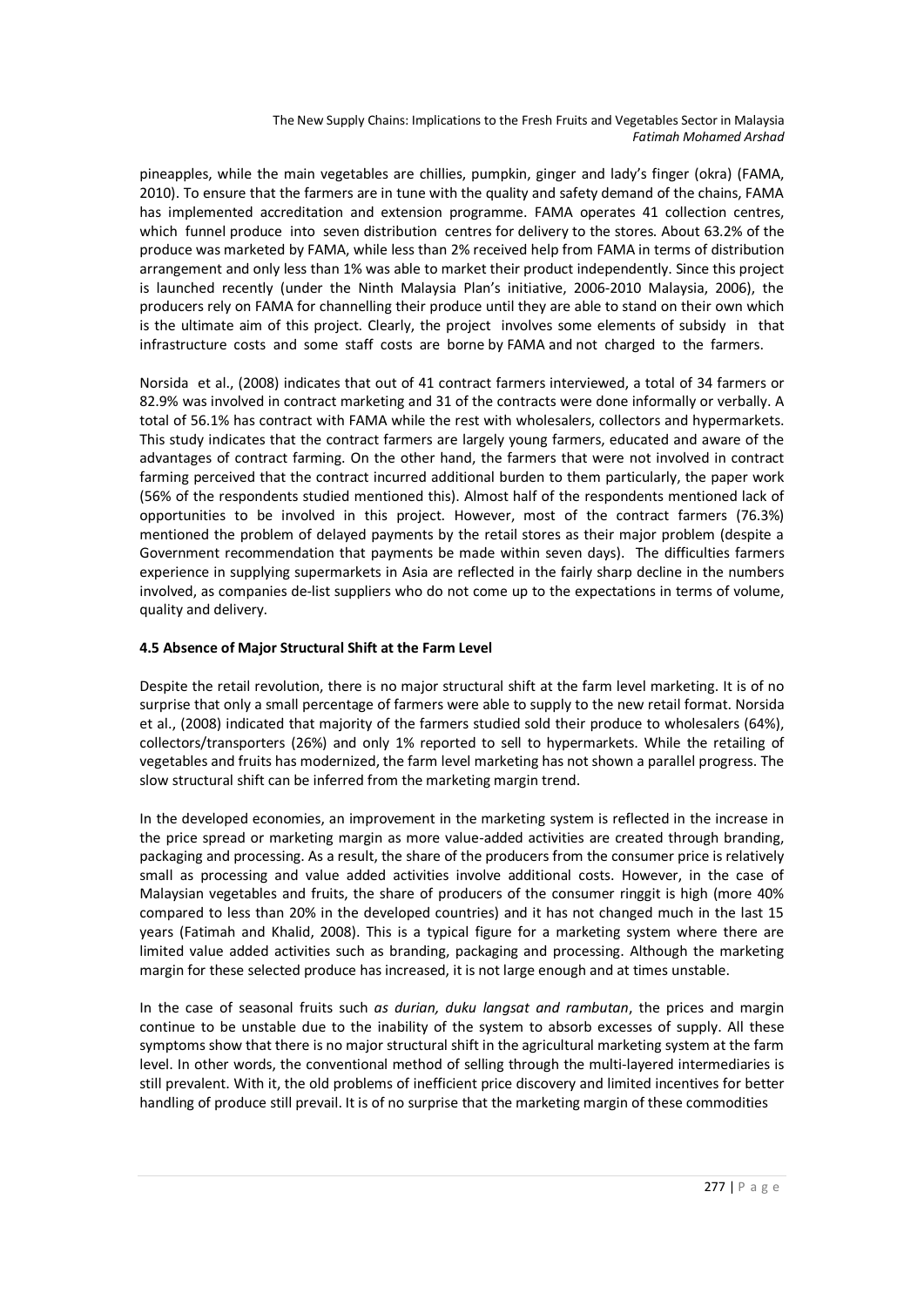appears rigid with little improvement in terms of the farm share of the consumer price as well value added activities.

The correlation and causality analyses between fruit and vegetable prices by Fatimah and Khalid (2008) suggest that there exists some integration between selected vegetables and market centres. Generally, market for vegetables that are high in value and grown in commercialized farms tend to be correlated and integrated compared to vegetables that are relatively low in value and grown in low quantity in sparsely distributed areas. A high degree of market integration indicates efficient information flow between levels and centres or locations. The evidence of high correlations and integration between selected high value and commercialised vegetables suggest a strong network and relationships between the markets and their participants. On the other hand, the low correlation and integration of low value and low quantity vegetables imply that the markets are not communicating and prices are localized. Hence, prices of these commodities are not a good indicator of their market situation. In short, market improvements do occur but limited to commercialized fruits and vegetables.

## **5. Policy Implications**

Malaysia has chosen to integrate with the world economy through trade. In fact, the GDP to trade ratio is 231 in 2005 compared to 431 for Singapore. Through trade, the services sector particularly retail industry has shown a remarkable growth in the last decade. One the major players of this sector is the large grocery retail chains both from local as well as multi-national companies from countries such as United Kingdom, Japan, Hong Kong and France. The advent of the new supply chain in the food marketing has been unprecedented as shown by the higher rates of growth in sales of food products and produce.

Despite the rapid growth of the food retailing in the country, the farm level marketing in general does not seem to move in tandem, in fact the small farmers are in danger of being marginalised. The reasons for this is rather obvious, that is, the vegetable and fruit industries in Malaysia are not progressing on all fronts such as productivity and value added creation due to many institutional and structural constraints. The level of commercialization is still very low and hence, only a small percentage of farmers are able to participate in the new supply chain.

The new super retailers in the fresh fruits and vegetables supply chain will continue to be an important institution affecting various aspects of marketing including pricing, distributing and all aspects of merchandising particularly branding, labeling, packaging and quality monitoring. To integrate the small farmers into the new supply chain requires a major revamp of the production and marketing system. It is clear that the current production system and technology is not able to produce fruits and vegetables according to what is required by the new retailers. Production improvement is not a short term affair as it involves a total package of product development including R&D, extension services, institutional restructuring and most importantly adequate incentives to producers and traders. Attention also needs to be paid to legal and regulatory frameworks governing the fruits and vegetables sector.

The government can provide advice on contractual arrangements, set up arbitration schemes, develop quality certification, and establish laboratories and sampling procedures to meet safety concerns. The farm sector needs to be reorganized so that they are able to negotiate with the buyers on a level playing field. This involves the setting up of group farming as well as producer cooperatives. These are not new ideas, however, the full potential of these institutions is yet to be realized as structural and management problems pose as the major hindrances. As proven in the developed world as well as in countries like Taiwan, Thailand and Korea, producer cooperatives are the best vehicle for farmers to negotiate on equal terms with large buyers such as hypermarkets. There is a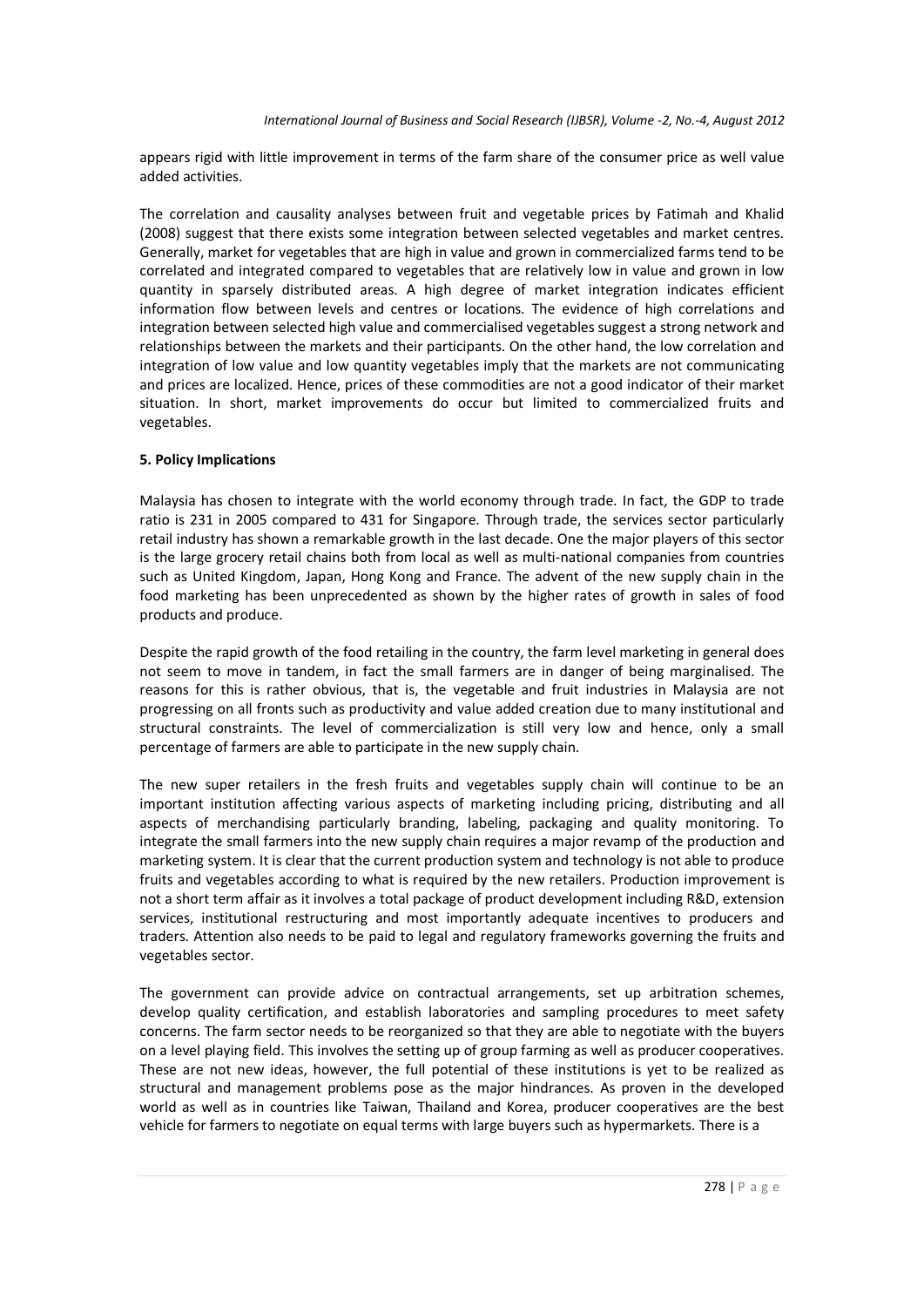dire need to revive these institutions to help farmers to reorganize their production and marketing system (in particular contract farming or marketing) to face the rapid change in the retail landscape.

Towards this end, the government has supported the establishment of contract farming among fruit and vegetable producers. However, the "unequal partnership" symptoms require government's support to facilitate exchanges at all levels of marketing by reducing the transaction costs through better information, certification, grading, adequate infrastructures and encouraging cheaper funding arrangements between banks, supermarkets, suppliers and input companies. Despite the rapid expansion of large retail chains, the small retailers do have strategic role in areas where they are needed to bridge farmers and buyers either geographically or in terms of services. This means that there is a need for supports and incentives to help the small scale traders (such as mobile market and small retailers) to compete in the market. Besides, the potential growth of "community supported farms" in the urban areas in Malaysia cannot be understated as consumers become more health conscious and concern about their environment. Hence, the future growth of fruits and vegetables industries do not necessarily lie at the hypermarket stores only, but may also shift closer to the consumers' vicinity as has happened in the developed world.

#### **References**

- Abbott JC, 1987. Agricultural Marketing Enterprises for the Developing World. London:Cambridge University Press.
- Nielsen, AC, 2006. Competition for the grocery dollar continues in Asia Pacific with hypermarkets and convenience stores mushrooming <http://hk.acnielsen.com/news/20060926.shtml> (Accessed on 20 January 2007)
- Alias Radam, Shazali Abu Mansor and Dayang Affizzah A. Marikan, 2006. Demand Analysis of FAFH Homes' in Malaysia, Staff Paper 6/2006, Faculty of Economics and Management, Universiti Putra Malaysia, Serdang, Selangor.
- Azizi Meor Ngah, 2005. Reinventing the Agriculture: Moving up the Value Chain. Paper presented at the National Outlook Conference, organized by MIER, Kuala Lumpur, 6-7 December. [www.mier.org.my/presentations/archives/pdf/Azizi.pdf](http://www.mier.org.my/presentations/archives/pdf/Azizi.pdf) (accessed on 18 November, 2006)
- Bain, JS, 1968. Industrial Organization. New York: Wiley.
- Boehlje, M, 1999. Structural Changes in the Agricultural Industries: How Do We Measure, Analyze, and Understand Them? American Journal of Agricultural Economics, 81(5):1028-1041.
- DFID (Department of International Development), 2004. Concentration in food supply and retail chains http://dfid-agriculture-consultation.nri.org/summaries/wp13.pdf (Accessed on 20 January 2008).
- Euromonitor, 2012) Retailing in Malaysia http://www.euromonitor.com (accessed on6 June 2012)
- Federal Agricultural Marketing Authority (FAMA), 2010. Mesyuarat Jawatankuasa Teknikal HIP-Ladang Kontrak, 27 Januari, Shah Alam.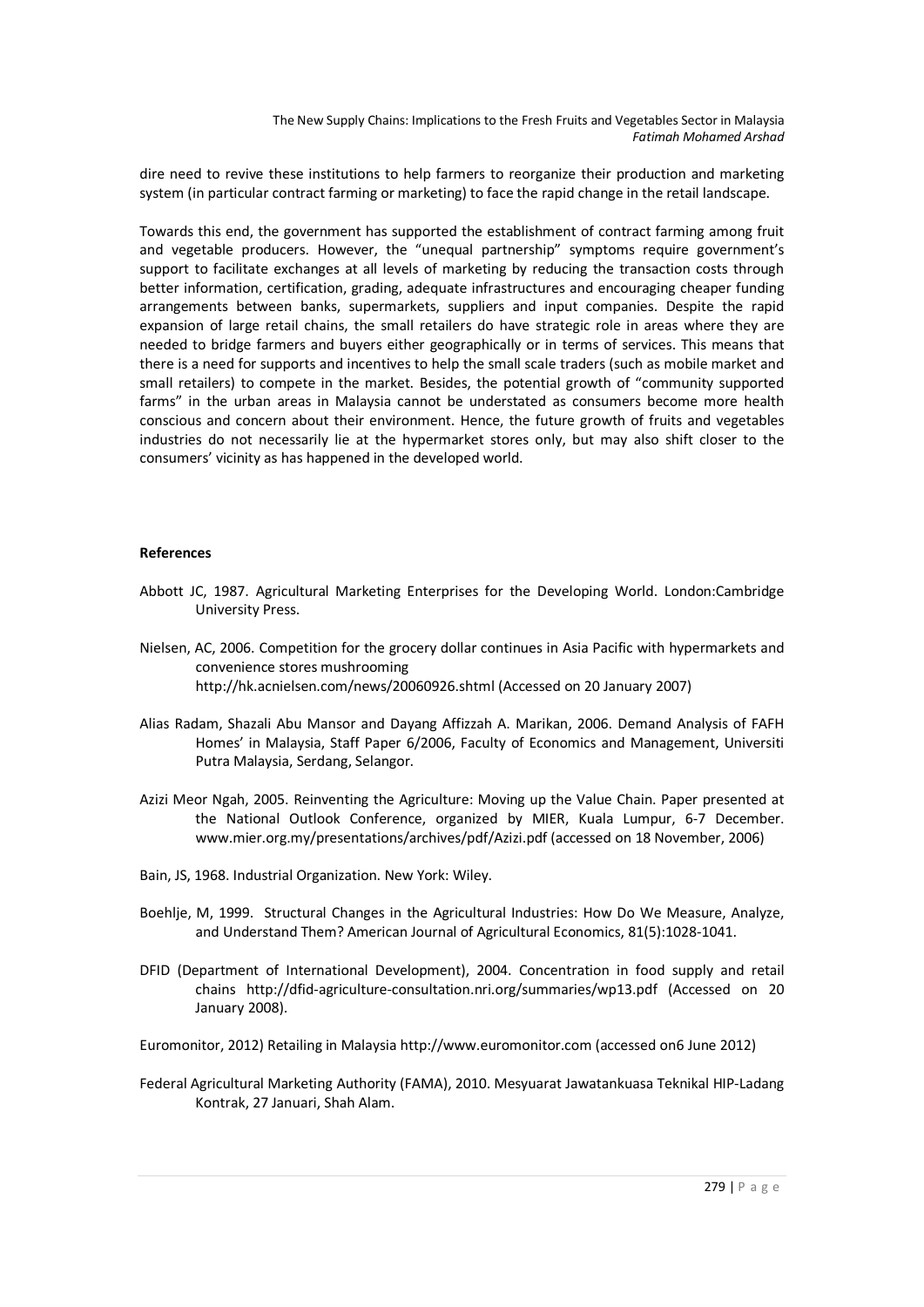*International Journal of Business and Social Research (IJBSR), Volume -2, No.-4, August 2012*

- Food and Agriculture Organisation (FAO), 2004). Report on the FAO/AFMA/FAMA Regional Workshop on the Growth of Supermarkets as Retailers of Fresh Produce. Kuala Lumpur, October 4-7 [www.fao.org/ag/agS/subjects/en/agmarket/docs/klrep\\_no.pdf](http://www.fao.org/ag/agS/subjects/en/agmarket/docs/klrep_no.pdf) (retrieved on 10 January 2007)
- FAO (2005)[. Spotlight: Farmers and supermarkets in Asia](http://www.fao.org/ag/magazine/0505sp1.htm) [www.fao.org/ag/magazine/0505sp1.htm](http://www.fao.org/ag/magazine/0505sp1.htm) (retrieved on 10 April 2010)
- Fatimah Mohamed Arshad and Khalid Abdul Rahim, 2008. New Agri-food Marketing System: Structural and Impact Analyses, research report submitted to Federal Agricultural Marketing Authority, Malaysia, 205 pp.
- Fatimah Mohamed Arshad, Alias Radam and Zainalabidin Mohamed, 2005. The Fruits Industry in Malaysia: Issues and Challenges, Serdang: Universiti Putra Malaysia Press, 99pp.
- Fatimah Mohamed Arshad, Zainalabidin Mohamed and Ismail Latif, 2006.Changes in Agri-Food Supply Change in Malaysia: Implications on Marketing Training Needs, paper presented at the FAO/AFMA/FAMA Regional Workshop on Agricultural Marketing Training, organized by Food and Agricultural Organization of the United Nations (FAO), Agricultural and Food Marketing Association for Asia and the Pacific (AFMA), Federal Agricultural Marketing Authority of Malaysia (FAMA), Ministry of Agriculture and Agro-based Industries (MoA),Kuala Lumpur, Malaysia, 20 –25 November.
- [Giovannucci, D and Purcell, T,](http://papers.ssrn.com/sol3/cf_dev/AbsByAuth.cfm?per_id=433838) 2008. Standards and Agricultural Trade in Asia , ADB Institute Discussion Paper No. 107. *http://papers.ssrn.com/sol3/papers.cfm?abstract\_id=1330266* (retrieved on 10 April 2010).
- Herfindahl, Orris C,1950. Concentration in the U.S. Steel Industry. Unpublished Ph.D. dissertation, Columbia University.
- Hirschman AO, 1945. National Power and Structure of Foreign Trade. USA: University of California Press.
- Hong Hwan Kim, 2005. How to Successfully Link Rural Producers to the Urban Market. Paper prepared for presentation at the Seminar on 'Cooperative Integration of Agricultural Marketing' organized by International Agricultural Cooperative Organization (ICAO), Colombia.
- Hu, Dinghuan, 2005. A Revolution in Food Marketing, Pacific Food System Outlook 2005-6 [http://www.pecc.org/food/papers/pfso2005-06.pdf.\(accesed](http://www.pecc.org/food/papers/pfso2005-06.pdf.(accesed) on 18 November, 2006)
- Ishak Haji Omar, 1994. Market Power, Vertical Linkages and Government Policy, The Fish Industry in Peninsular Malaysia. Kuala Lumpur: Oxford University Press.
- Kaynak, E, 1986. Food Marketing Systems: Less Developed Countries Practices, *Journal of Food Marketing*, pp. 21–37.
- Malaysia, 2006. Ninth Malaysia Plan (2006-2010). Kuala Lumpur: Percetakan Nasional Malaysia Berhad.